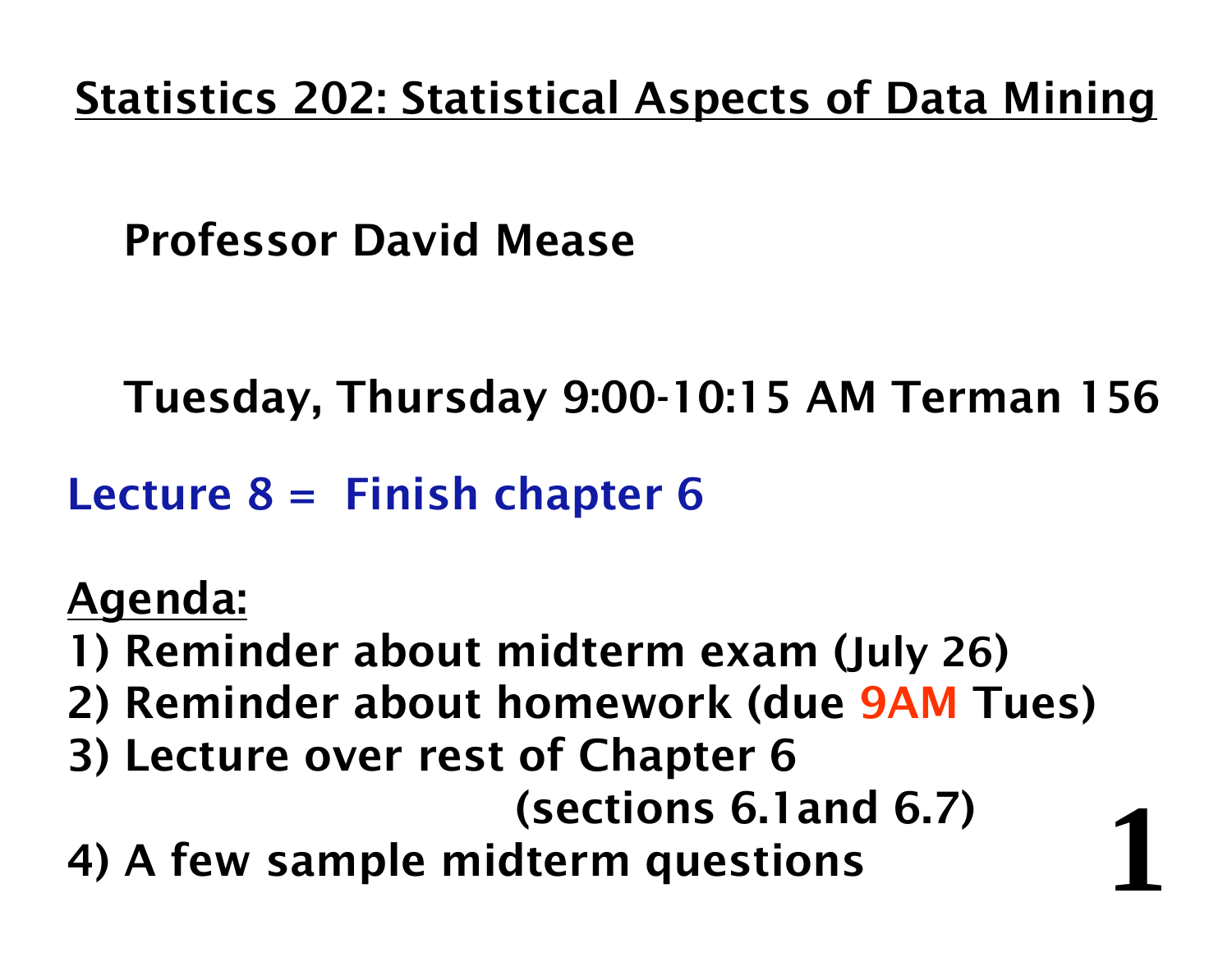Announcement – Midterm Exam:

- The midterm exam will be Thursday, July 26
- The best thing will be to take it in the classroom (9:00-10:15 AM in Terman 156)
- For remote students who absolutely can not come to the classroom that day please email me to confirm arrangements with SCPD
- You are allowed one 8.5 x 11 inch sheet (front and back) for notes
- No books or computers are allowed, but please bring a hand held calculator
- **2**The exam will cover the material that we covered in class from Chapters 1,2,3 and 6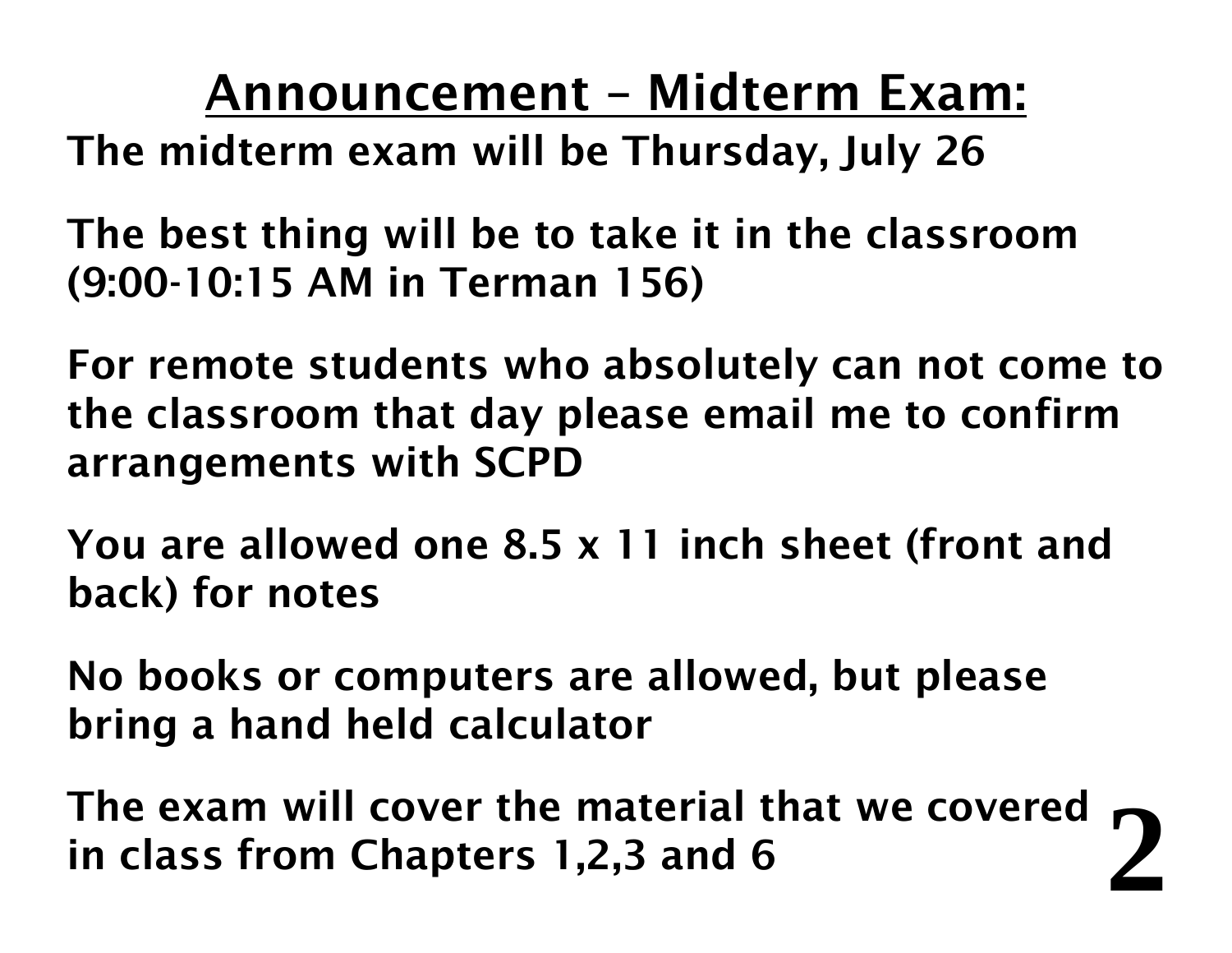## Announcement – Midterm Exam:

- For remote students who absolutely can not come to the classroom that day please email me to confirm arrangements with SCPD
- (see **http://scpd.stanford.edu/scpd/enrollInfo/policy/proctors/monitor.asp** )

### I have heard from:

**CatrinaJack CSteven VJeff NTrent PDuyen N Jason E**

**3** If you are not one of these people, I will assume you will take the exam in the classroom unless you contact me and tell me otherwise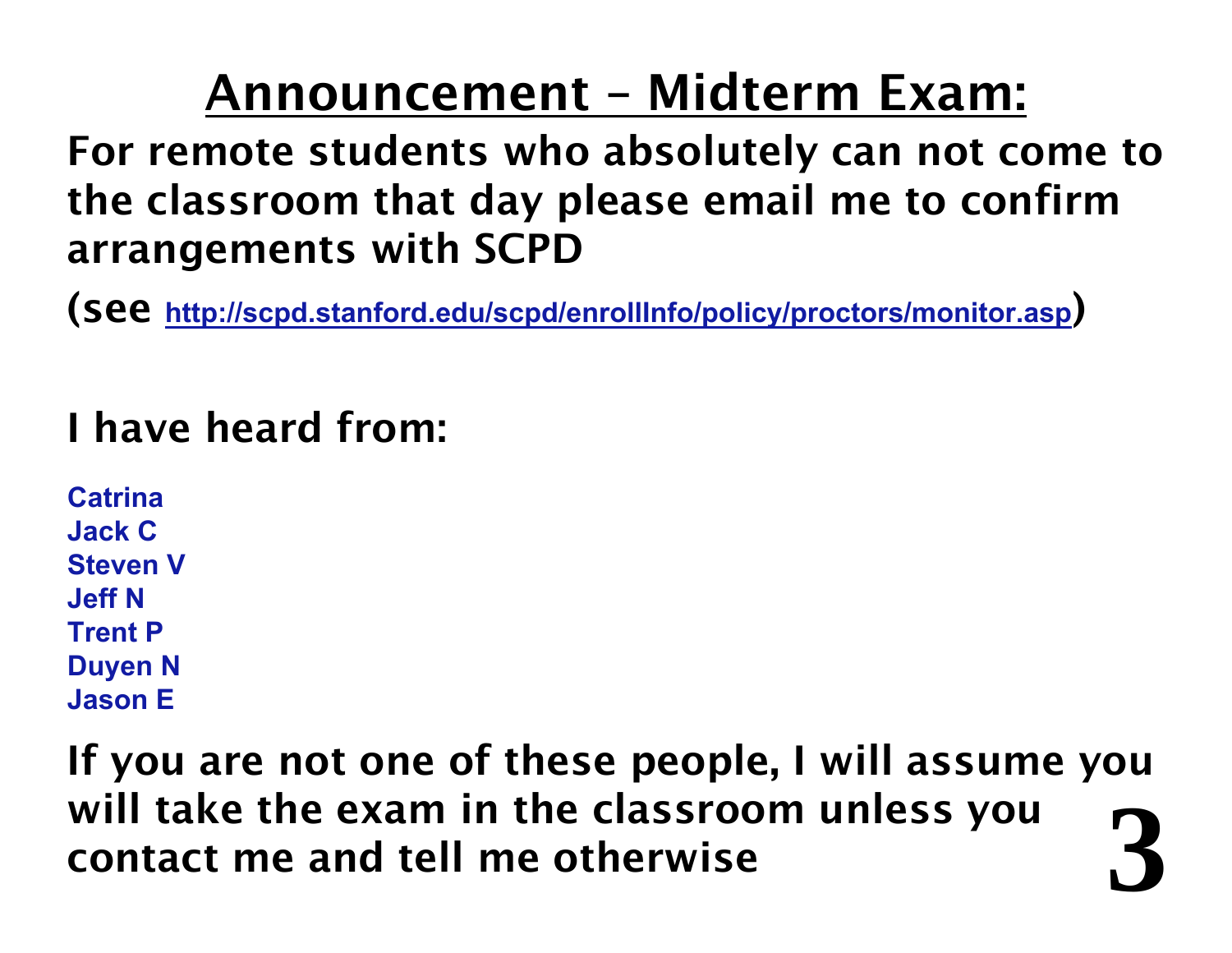## Homework Assignment:

Chapter 3 Homework Part 2 and Chapter 6 Homework is due 9AM Tuesday 7/24

Either email to me (dmease@stanford.edu), bring it to class, or put it under my office door.

SCPD students may use email or fax or mail.

The assignment is posted at

http://www.stats202.com/homework.html

**4**Important: If using email, please submit only a single file (word or pdf) with your name and chapters in the file name. Also, include your name on the first page.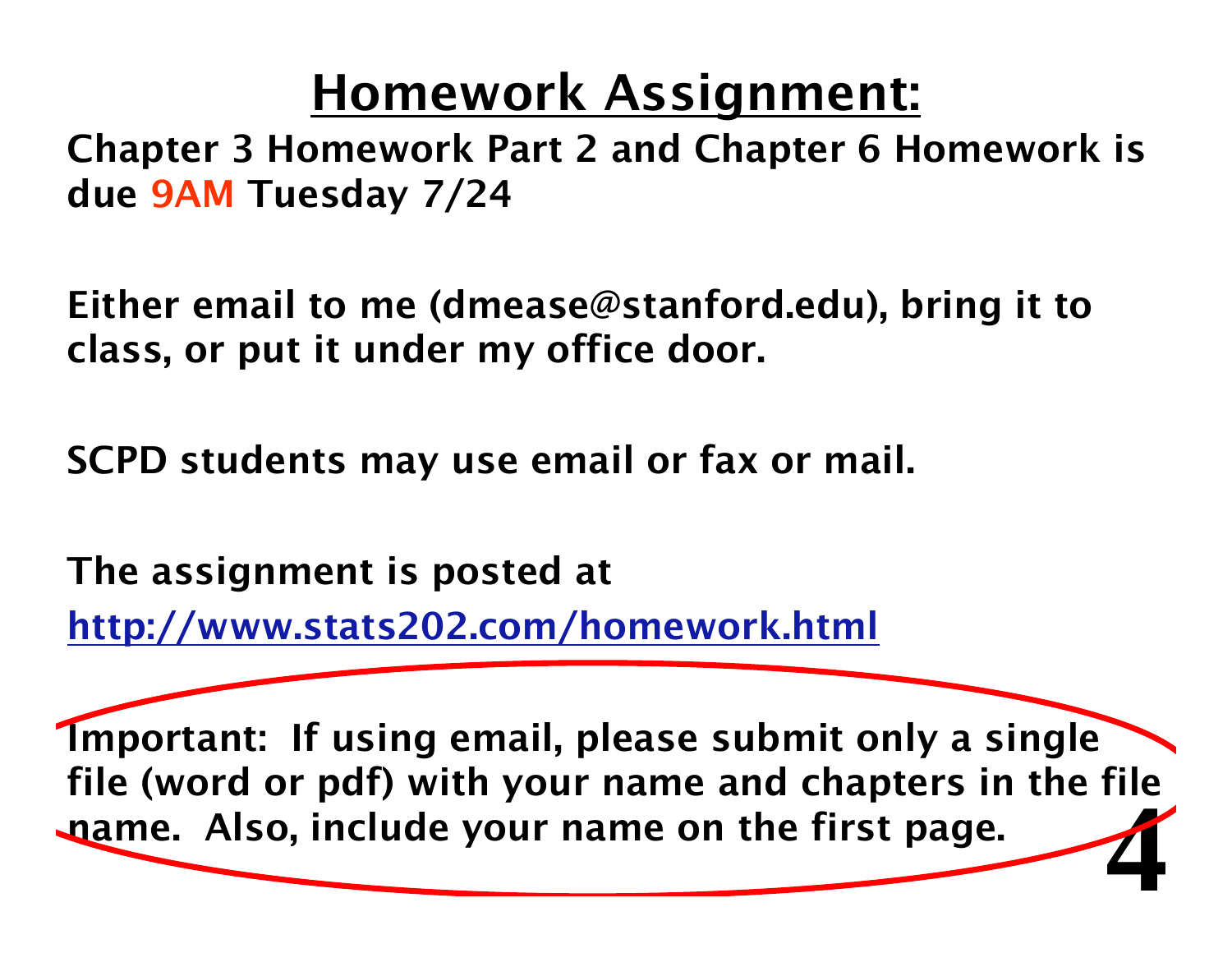## Introduction to Data Mining

### by Tan, Steinbach, Kumar



## Chapter 6: Association Analysis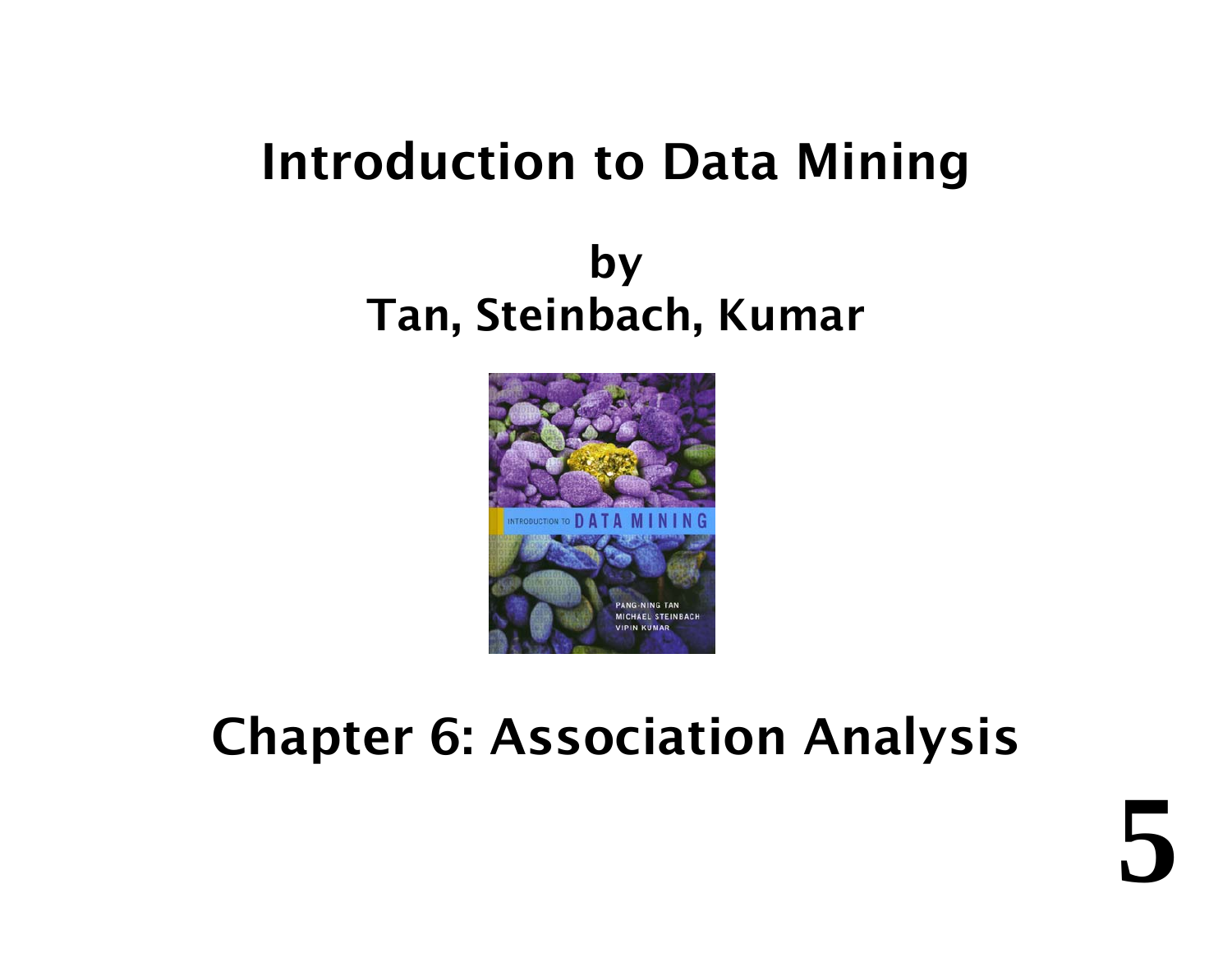# What is Association Analysis:

• Association analysis uses a set of transactions to discover rules that indicate the likely occurrence of an item based on the occurrences of other items in the transaction

- **Examples:**
- **{Diaper}**  → **{Beer}, {Milk, Bread}**  → **{Eggs,Coke} {Beer, Bread}**  → **{Milk}**

| <b>TID</b>           | <b>Items</b>                     |
|----------------------|----------------------------------|
| 1                    | <b>Bread, Milk</b>               |
| $\mathbf 2$          | <b>Bread, Diaper, Beer, Eggs</b> |
| 3                    | <b>Milk, Diaper, Beer, Coke</b>  |
| 4                    | <b>Bread, Milk, Diaper, Beer</b> |
| $\blacktriangleleft$ | <b>Bread, Milk, Diaper, Coke</b> |

**6**

**• Implication means co-occurrence, not causality!**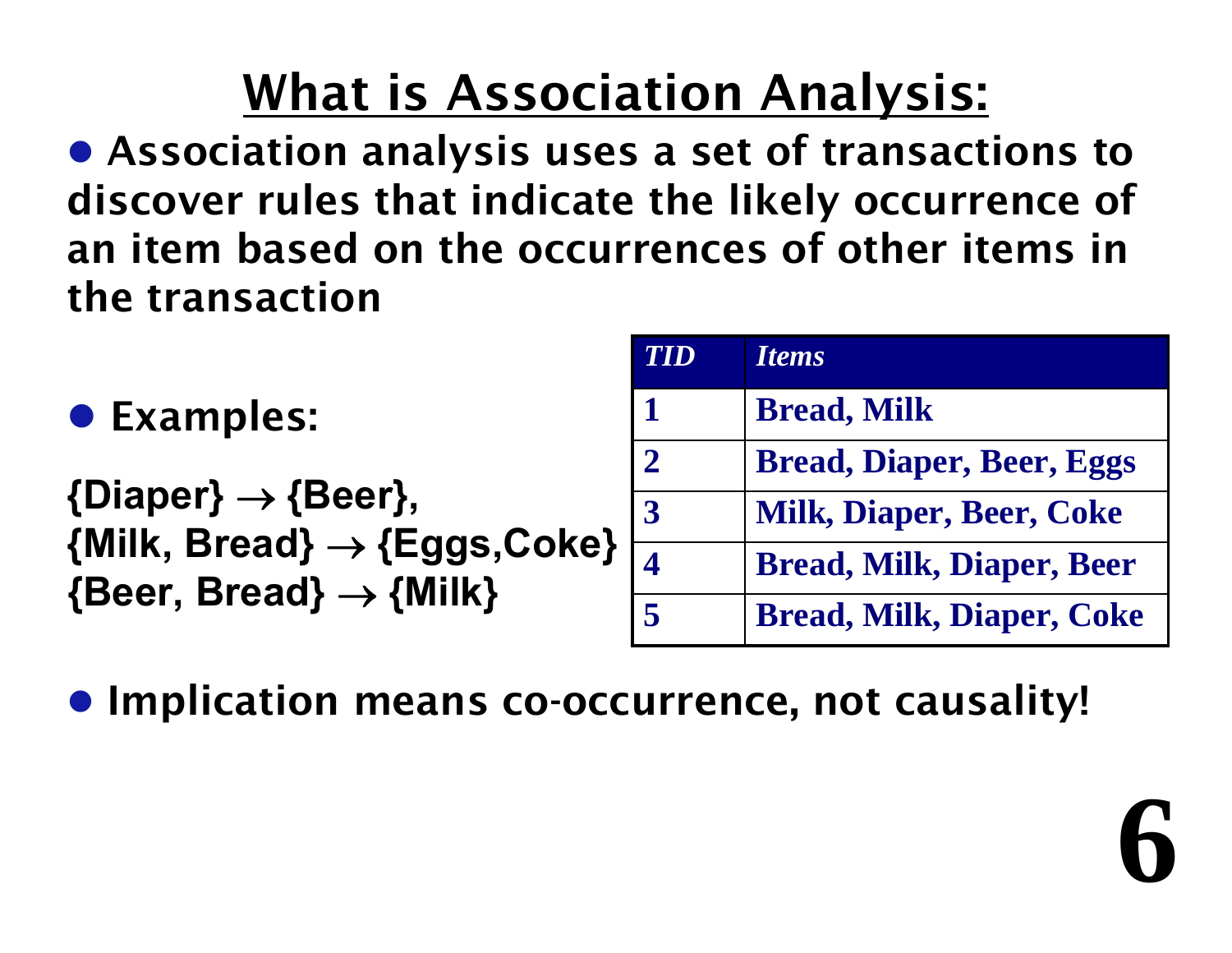# Definitions:

### z**Itemset**

- –**A collection of one or more items**
- –**Example: {Milk, Bread, Diaper}**

| <b>TID</b>     | <b>Items</b>                     |
|----------------|----------------------------------|
| $\mathbf{1}$   | <b>Bread, Milk</b>               |
| $\overline{2}$ | <b>Bread, Diaper, Beer, Eggs</b> |
| $\overline{3}$ | <b>Milk, Diaper, Beer, Coke</b>  |
|                | <b>Bread, Milk, Diaper, Beer</b> |
| $\overline{5}$ | <b>Bread, Milk, Diaper, Coke</b> |

**7**

–**k-itemset = An itemset that contains k items**

### <sup>z</sup>**Support count (**σ**)**

- –**Frequency of occurrence of an itemset**
- –**E.g.** σ**({Milk, Bread,Diaper}) = 2**

 $\bullet$ **Support** 

- –**Fraction of transactions that contain an itemset**
- –**E.g. s({Milk, Bread, Diaper}) = 2/5**

**• Frequent Itemset** 

–**An itemset whose support is greater than or equal to a** *minsup* **threshold**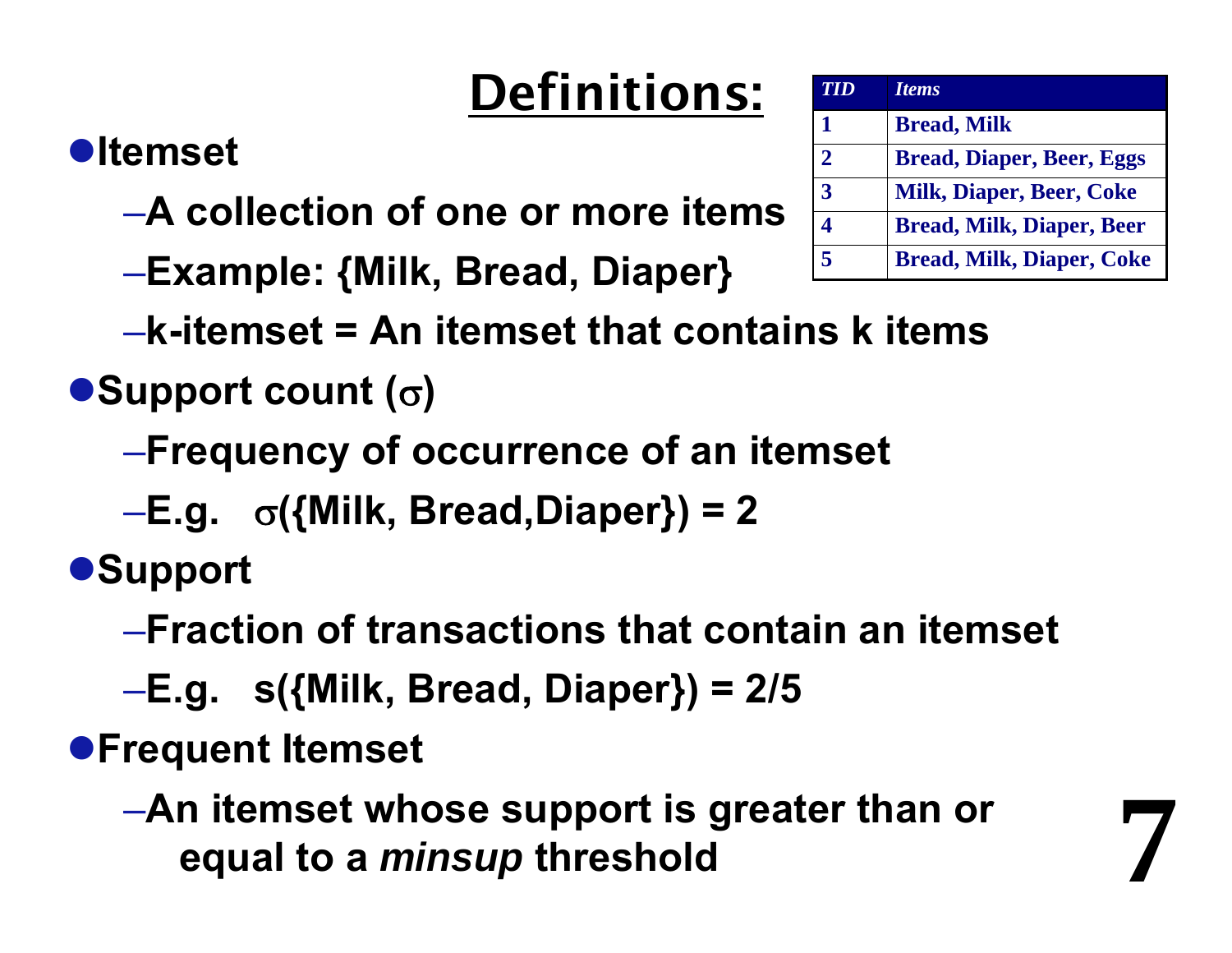# Another Definition:

**• Association Rule** 

–**An implication expression of the form X**  → **Y, where X and Y are itemsets**

### –**Example: {Milk, Diaper}**  → **{Beer}**

| <b>TID</b>           | <i>Items</i>                     |
|----------------------|----------------------------------|
| 1                    | <b>Bread, Milk</b>               |
| $\mathbf{2}$         | <b>Bread, Diaper, Beer, Eggs</b> |
| $\mathbf{3}$         | <b>Milk, Diaper, Beer, Coke</b>  |
|                      | <b>Bread, Milk, Diaper, Beer</b> |
| $\blacktriangleleft$ | <b>Bread, Milk, Diaper, Coke</b> |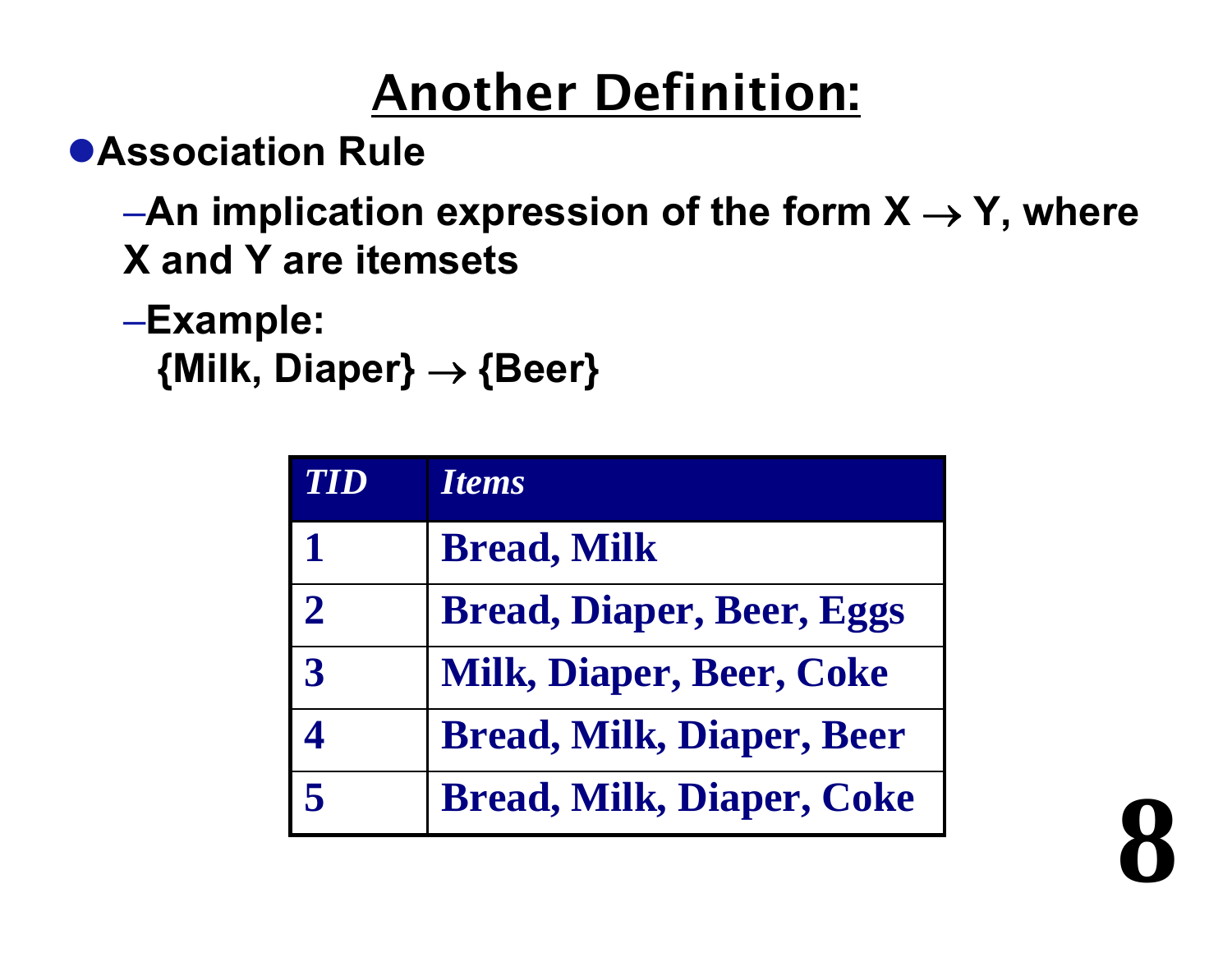## Even More Definitions:

### **• Association Rule Evaluation Metrics**

–**Support (s)**

**=Fraction of transactions that contain both X and Y**

–**Confidence (c)**

**=Measures how often items in Y appear in transactions that contain X**

### <sup>z</sup>**Example:**

 ${Milk, Diaper} \Rightarrow$  Beer

$$
s = \frac{\sigma(\text{Milk}, \text{Digner}, \text{Beer})}{|T|} = \frac{2}{5} = 0.4
$$

$$
c = \frac{\sigma(\text{Milk},\text{Diaper},\text{Beer})}{\sigma(\text{Milk},\text{Diaper})} = \frac{2}{3} = 0.67
$$

| TID                  | <i><u><b>Items</b></u></i>       |
|----------------------|----------------------------------|
| 1                    | <b>Bread, Milk</b>               |
| $\mathbf{2}$         | <b>Bread, Diaper, Beer, Eggs</b> |
| 3                    | <b>Milk, Diaper, Beer, Coke</b>  |
| 4                    | <b>Bread, Milk, Diaper, Beer</b> |
| $\blacktriangleleft$ | <b>Bread, Milk, Diaper, Coke</b> |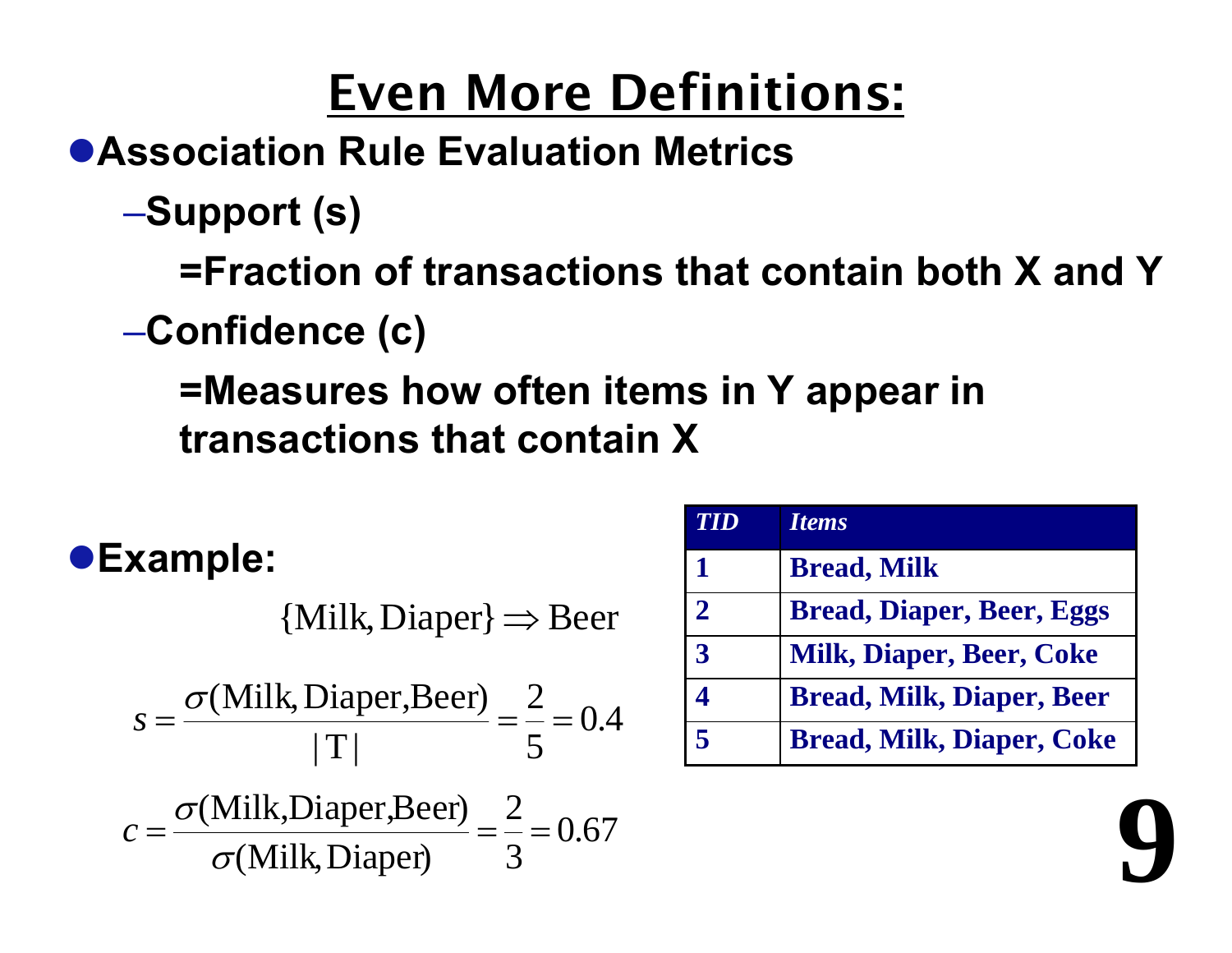#### In class exercise #26:

### Compute the support for itemsets {a}, {b, d}, and {a,b,d} by treating each transaction ID as a market basket.

Table 6.1. Example of market basket transactions.

| Customer ID | Transaction ID | Items Bought  |
|-------------|----------------|---------------|
|             | 0001           | $\{a,d,e\}$   |
|             | 0024           | $\{a,b,c,e\}$ |
| 2           | 0012           | ${a,b,d,e}$   |
| 2           | 0031           | ${a,c,d,e}$   |
| 3           | 0015           | $\{b,c,e\}$   |
| 3           | 0022           | $\{b,d,e\}$   |
|             | 0029           | $\{c,d\}$     |
| 4           | 0040           | $\{a,b,c\}$   |
| 5           | 0033           | $\{a,d,e\}$   |
| 5           | 0038           | $\{a,b,e\}$   |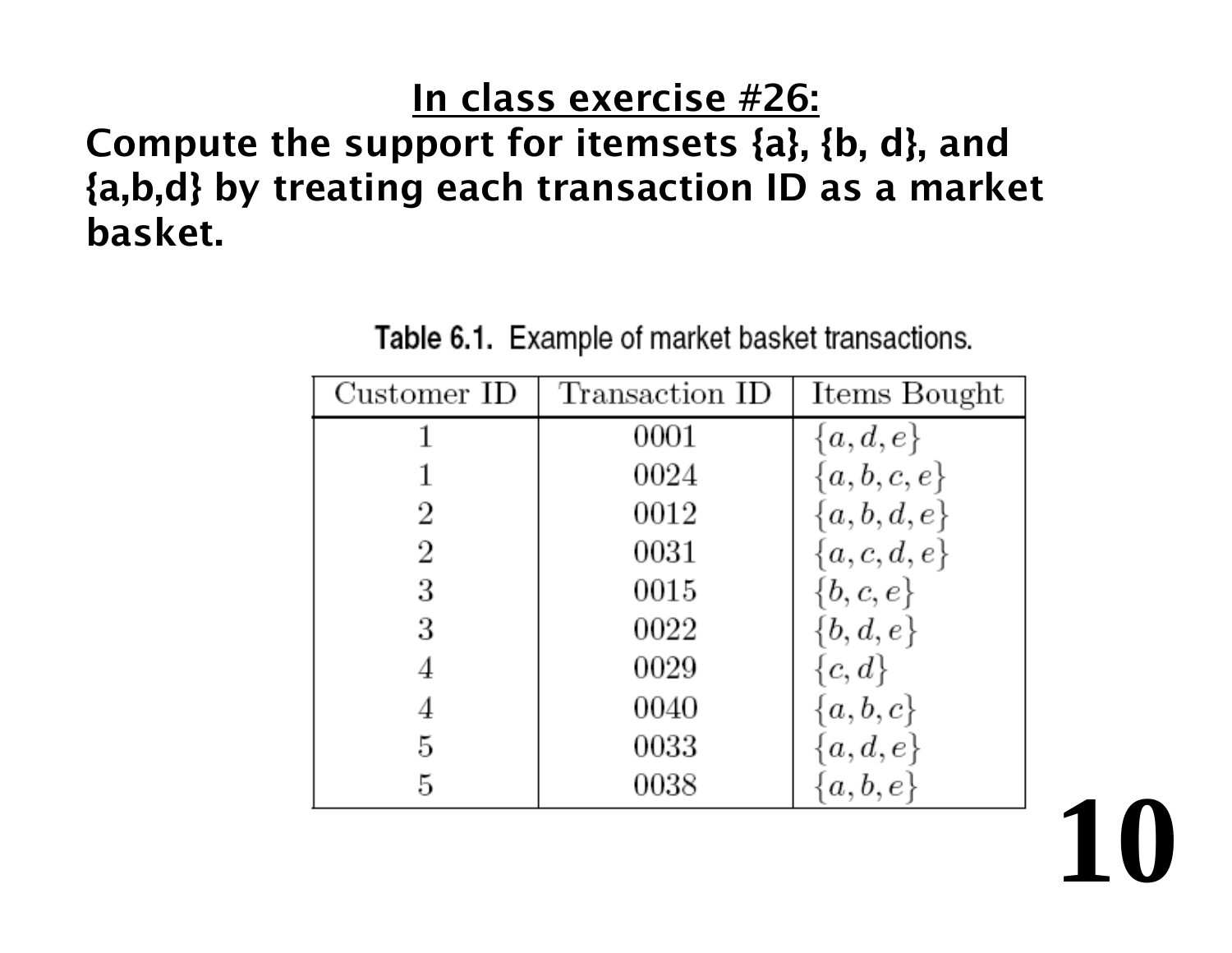#### In class exercise #27:

Use the results in the previous problem to compute the confidence for the association rules {b, d} **→** {a} and {a} **→** {b, d}. State what these values mean in plain English.

Table 6.1. Example of market basket transactions.

| Customer ID | Transaction ID | Items Bought  |
|-------------|----------------|---------------|
|             | 0001           | $\{a,d,e\}$   |
|             | 0024           | $\{a,b,c,e\}$ |
| 2           | 0012           | $\{a,b,d,e\}$ |
| 2           | 0031           | $\{a,c,d,e\}$ |
| 3           | 0015           | $\{b,c,e\}$   |
| 3           | 0022           | $\{b,d,e\}$   |
| 4           | 0029           | $\{c,d\}$     |
| 4           | 0040           | $\{a,b,c\}$   |
| 5           | 0033           | $\{a,d,e\}$   |
| 5           | 0038           | $\{a,b,e\}$   |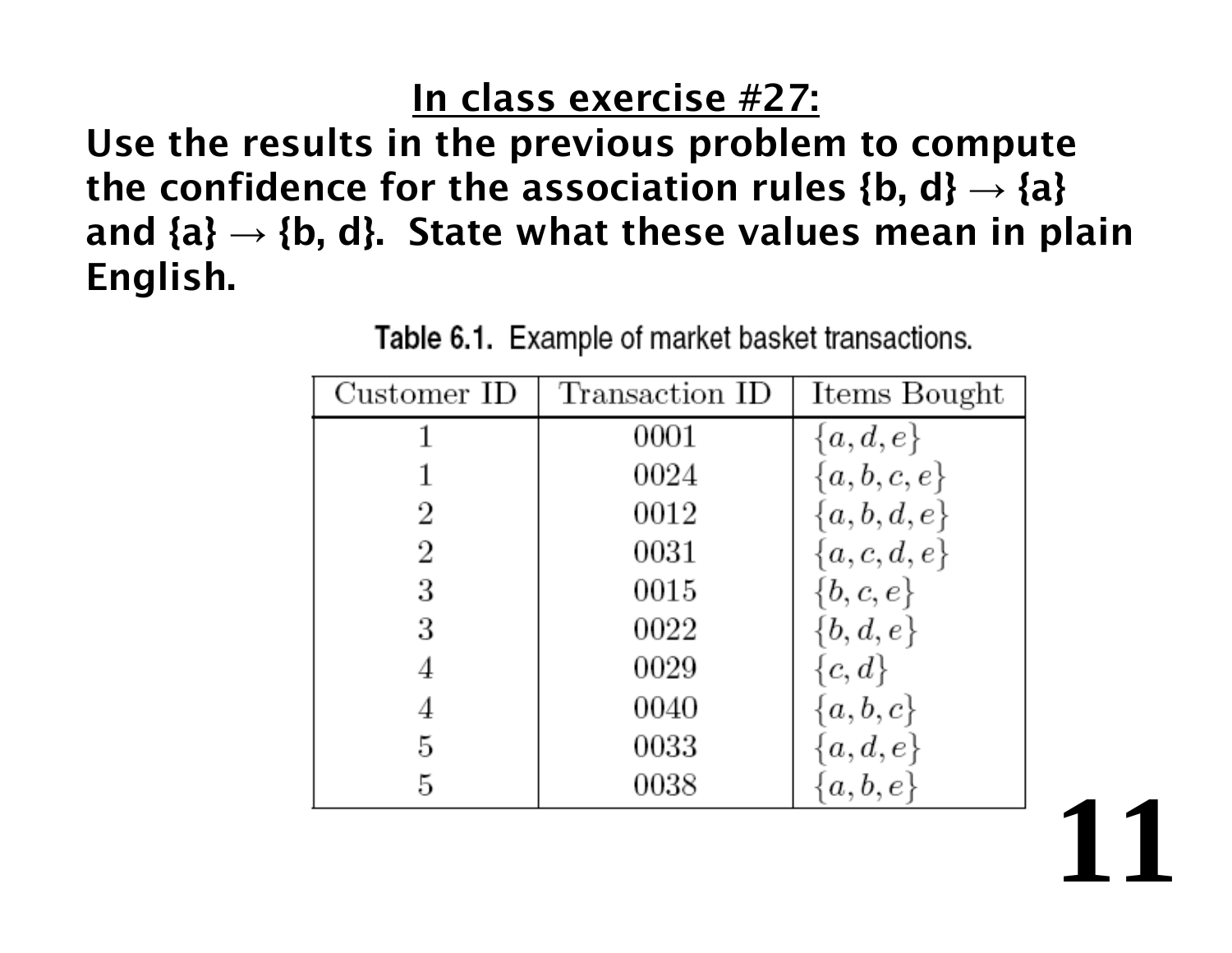#### In class exercise #28:

### Compute the support for itemsets {a}, {b, d}, and {a,b,d} by treating each customer ID as a market basket.

Table 6.1. Example of market basket transactions.

| Customer ID | Transaction ID | Items Bought  |
|-------------|----------------|---------------|
|             | 0001           | $\{a,d,e\}$   |
|             | 0024           | $\{a,b,c,e\}$ |
| 2           | 0012           | $\{a,b,d,e\}$ |
| 2           | 0031           | $\{a,c,d,e\}$ |
| 3           | 0015           | $\{b,c,e\}$   |
| 3           | 0022           | $\{b,d,e\}$   |
|             | 0029           | $\{c,d\}$     |
| 4           | 0040           | $\{a,b,c\}$   |
| 5           | 0033           | $\{a,d,e\}$   |
| 5           | 0038           | $\{a,b,e\}$   |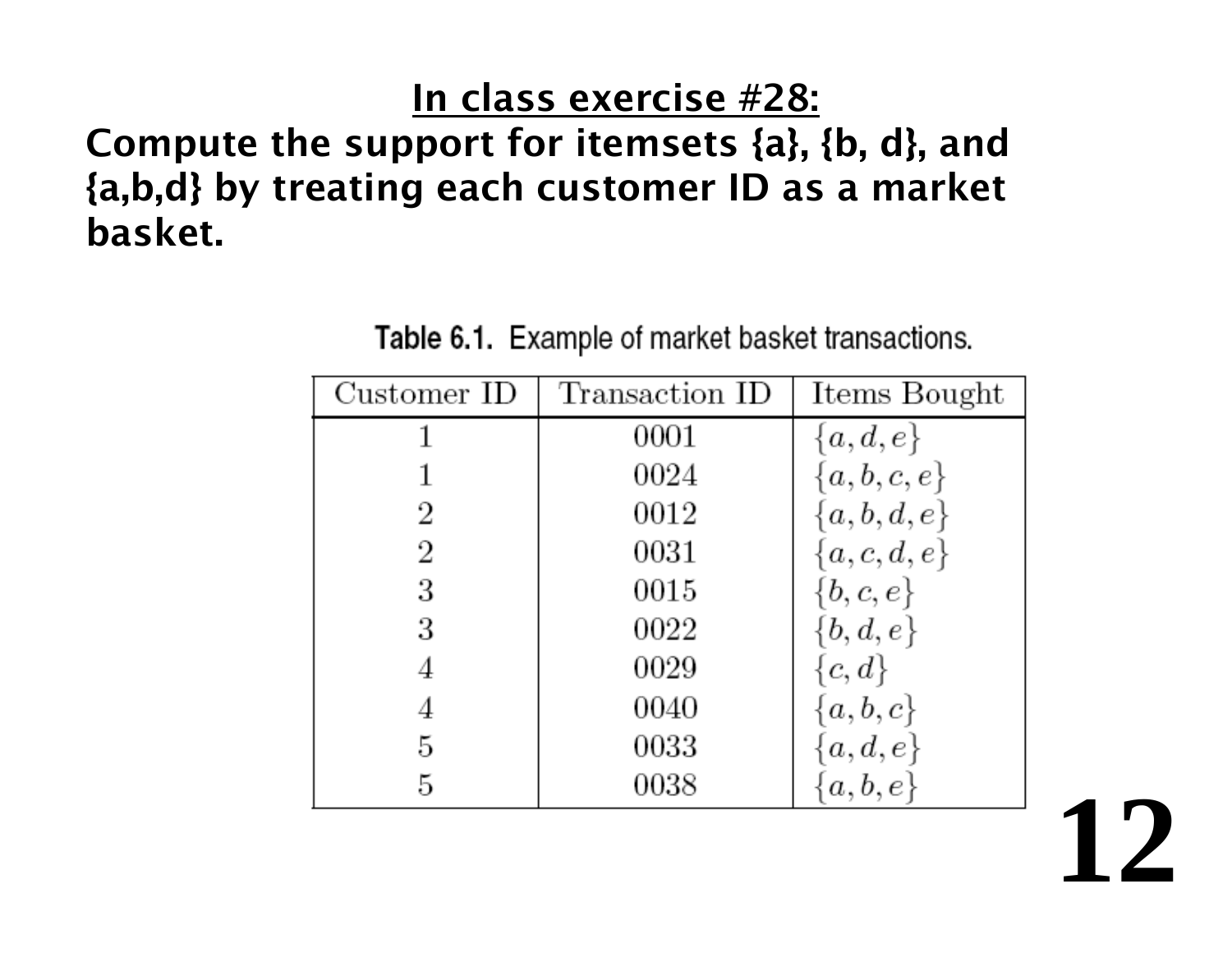#### In class exercise #29:

Use the results in the previous problem to compute the confidence for the association rules {b, d} **→** {a} and {a} **→** {b, d}. State what these values mean in plain English.

Table 6.1. Example of market basket transactions.

| Customer ID | Transaction ID | Items Bought  |
|-------------|----------------|---------------|
|             | 0001           | $\{a,d,e\}$   |
|             | 0024           | ${a,b,c,e}$   |
| 2           | 0012           | $\{a,b,d,e\}$ |
| 2           | 0031           | ${a,c,d,e}$   |
| 3           | 0015           | $\{b,c,e\}$   |
| 3           | 0022           | $\{b,d,e\}$   |
| 4           | 0029           | $\{c,d\}$     |
| 4           | 0040           | $\{a,b,c\}$   |
| 5           | 0033           | $\{a,d,e\}$   |
| 5           | 0038           | $\{a,b,e\}$   |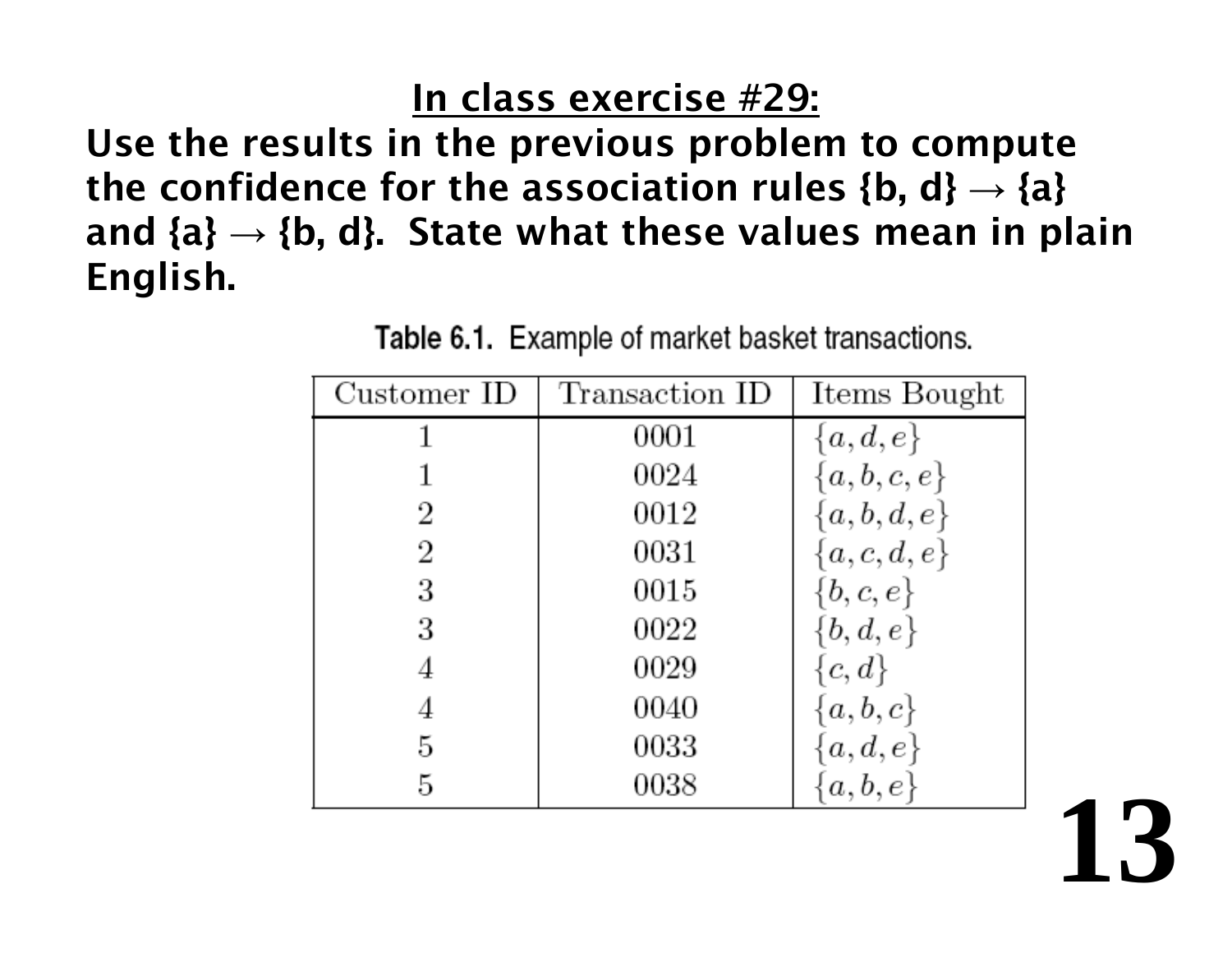#### In class exercise #30:

The data www.stats202.com/more\_stats202\_logs.txt contains access logs from May 7, 2007 to July 1, 2007. Treating each row as a "market basket" find the support and confidence for the rule

Mozilla/5.0 (compatible; Yahoo! Slurp; http://help.yahoo.com/help/us/ysearch/slurp) **→** 74.6.19.105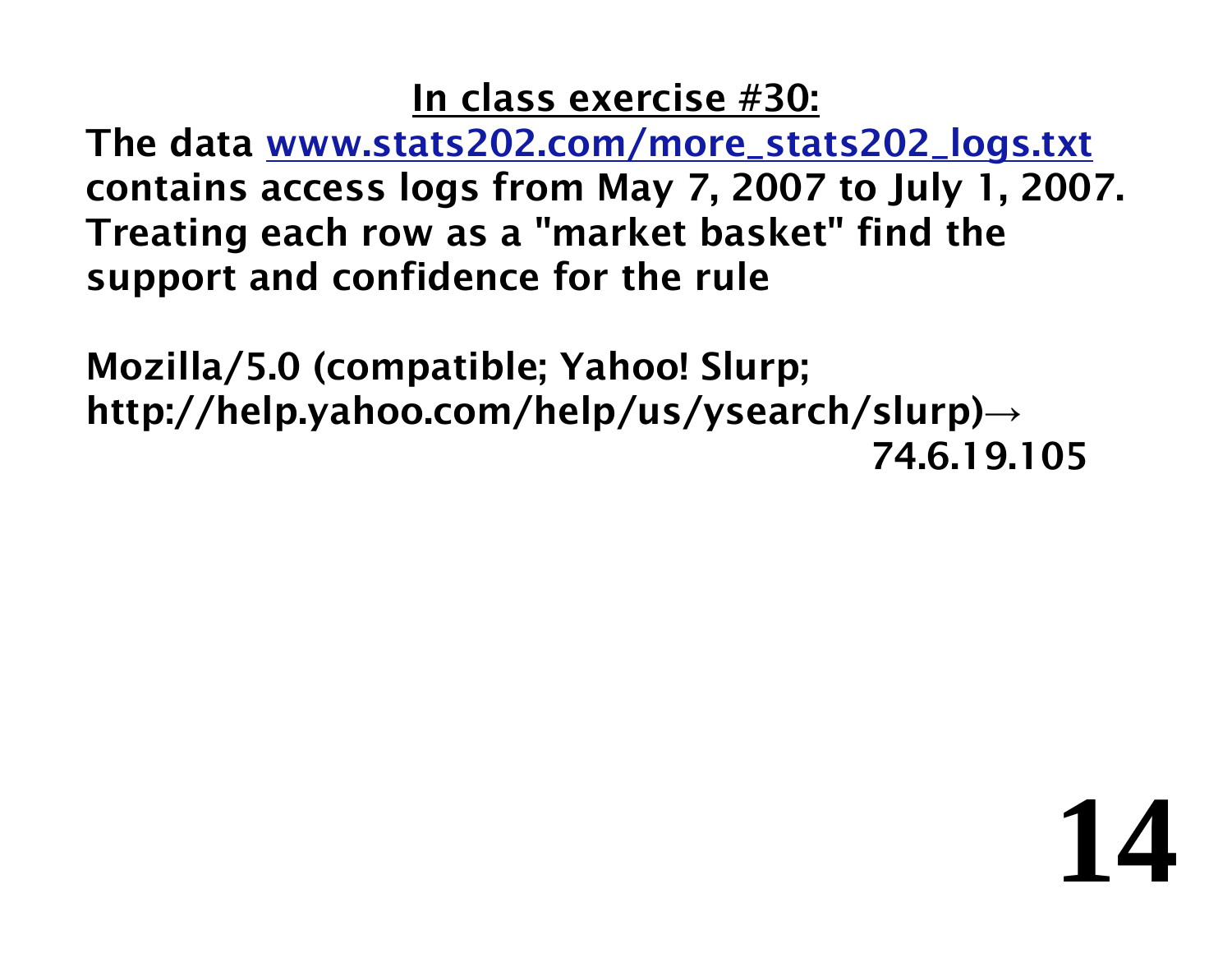# An Association Rule Mining Task:

- Given a set of transactions T, find all rules having both
	- **support ≥ minsup threshold**
	- **- confidence ≥ minconf threshold**

- **Brute-force approach:** 
	- **- List all possible association rules**
	- **- Compute the support and confidence for each rule**

- **- Prune rules that fail the minsup and minconf thresholds**
- **- Problem: this is computationally prohibitive!**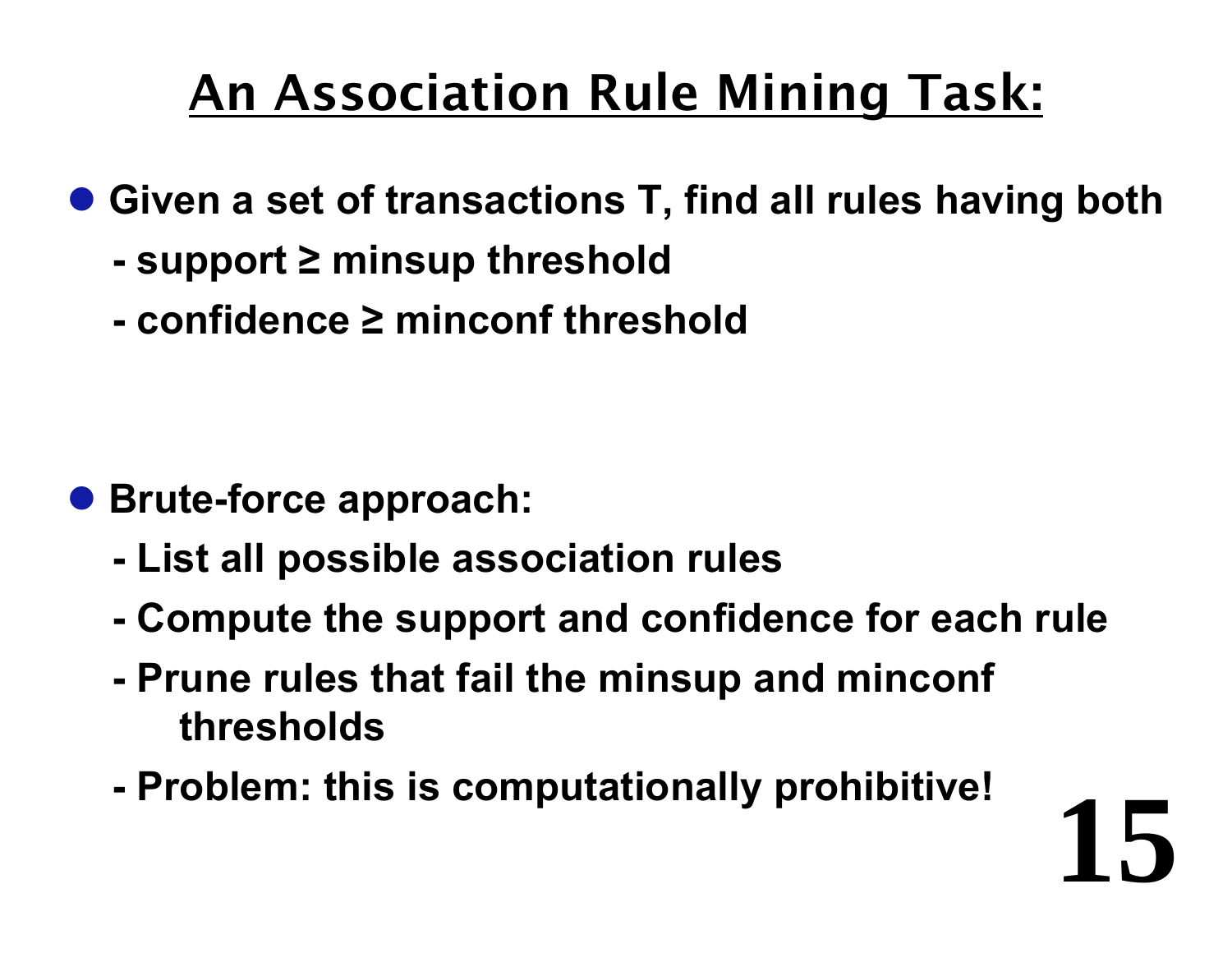# The Support and Confidence Requirements can be Decoupled

| <b>TID</b>              | <b>Items</b>                     |
|-------------------------|----------------------------------|
| $\blacksquare$          | <b>Bread, Milk</b>               |
| $\overline{2}$          | <b>Bread, Diaper, Beer, Eggs</b> |
| $\overline{3}$          | <b>Milk, Diaper, Beer, Coke</b>  |
| $\boldsymbol{\Delta}$   | <b>Bread, Milk, Diaper, Beer</b> |
| $\overline{\mathbf{5}}$ | <b>Bread, Milk, Diaper, Coke</b> |

{Milk,Diaper} → {Beer} (s=0.4, c=0.67)  $\left\{\textsf{Milk},\textsf{Beer}\right\} \rightarrow \left\{\textsf{Diaper}\right\} \left(\textsf{s=0.4, c=1.0}\right)$ {Diaper,Beer} → {Milk} (s=0.4, c=0.67) {Beer} → {Milk,Diaper} (s=0.4, c=0.67) {Diaper} → {Milk,Beer} (s=0.4, c=0.5) {Milk} → {Diaper,Beer} (s=0.4, c=0.5)

**16**

• All the above rules are binary partitions of the same itemset: {Milk, Diaper, Beer}

• Rules originating from the same itemset have identical support but can have different confidence

• Thus, we may decouple the support and confidence requirements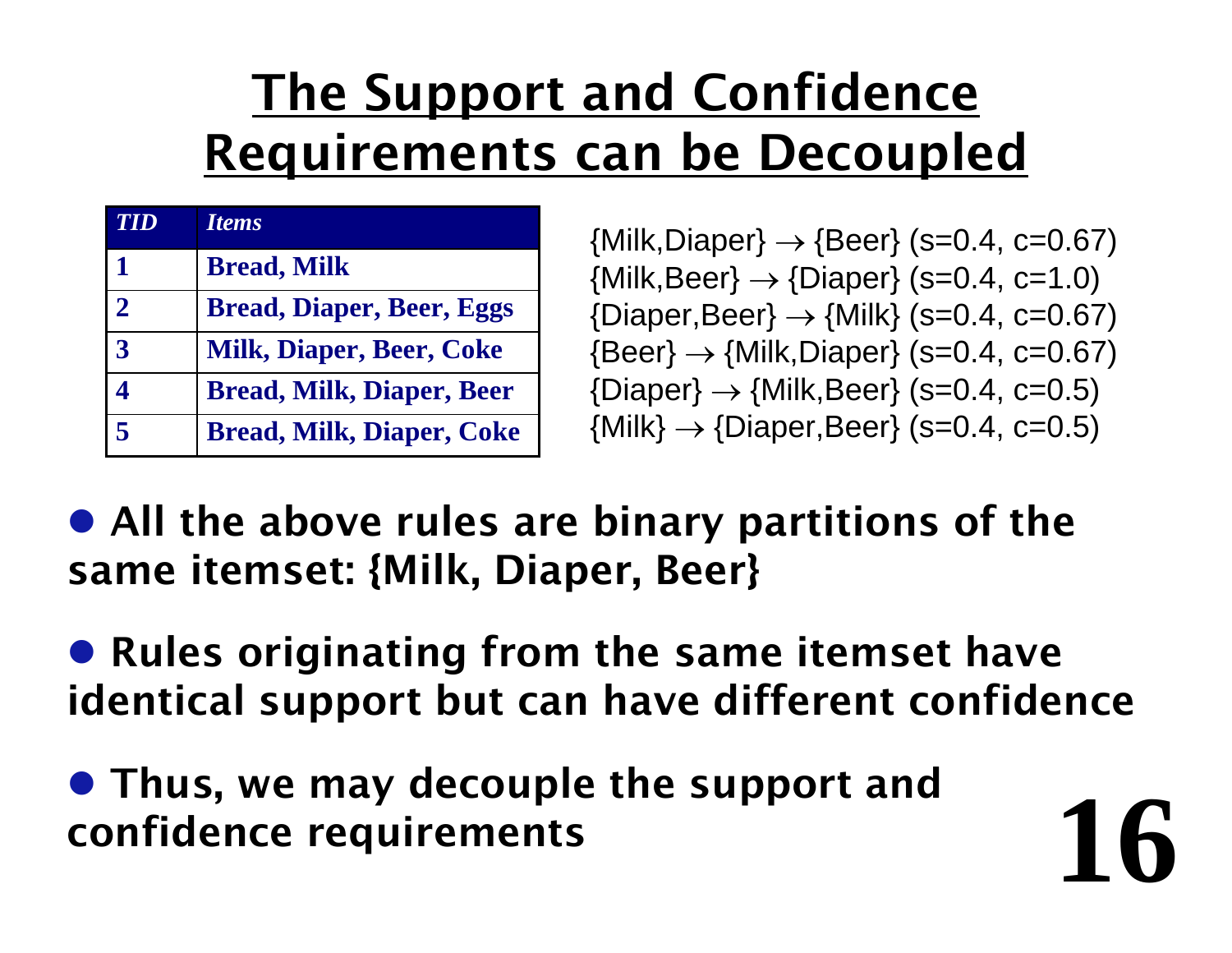## Two Step Approach:

- 1) Frequent Itemset Generation
	- = Generate all itemsets whose support **≥** minsup

### 2) Rule Generation

- = Generate high confidence (**confidence ≥ minconf** ) rules from each frequent itemset, where each rule is a binary partitioning of a frequent itemset
- **17**• Note: Frequent itemset generation is still computationally expensive and your book discusses algorithms that can be used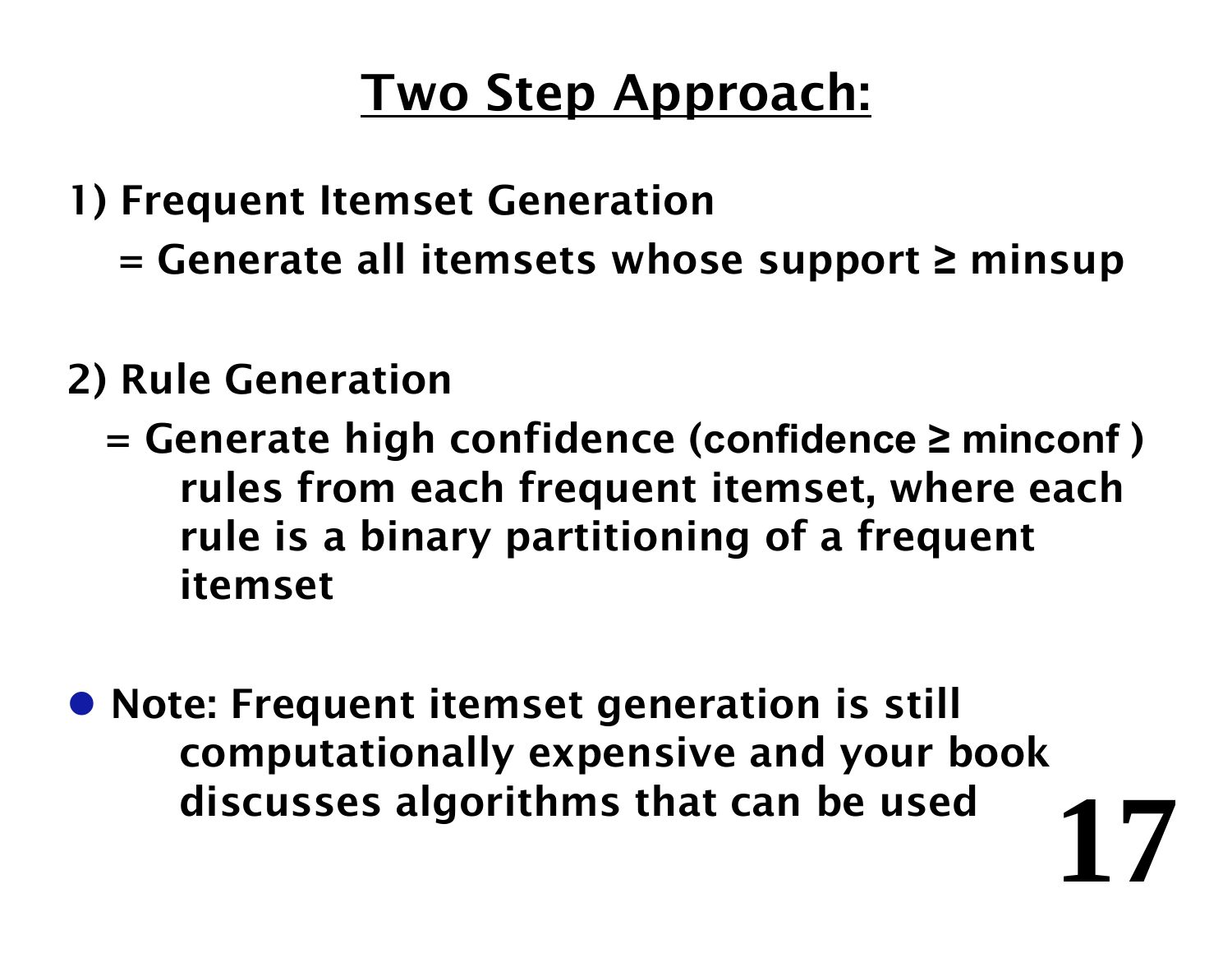#### In class exercise #31:

### Use the two step approach to generate all rules having support **≥** .4 and confidence **≥** .6 for the transactions below.

Table 6.2. Market basket transactions.

| Transaction ID | Items Bought                   |
|----------------|--------------------------------|
|                | {Milk, Beer, Diapers}          |
|                | {Bread, Butter, Milk}          |
| 3              | {Milk, Diapers, Cookies}       |
|                | {Bread, Butter, Cookies}       |
| 5              | {Beer, Cookies, Diapers}       |
| 6              | {Milk, Diapers, Bread, Butter} |
|                | {Bread, Butter, Diapers}       |
|                | {Beer, Diapers}                |
| 9              | {Milk, Diapers, Bread, Butter} |
| 10             | Beer, Cookies}                 |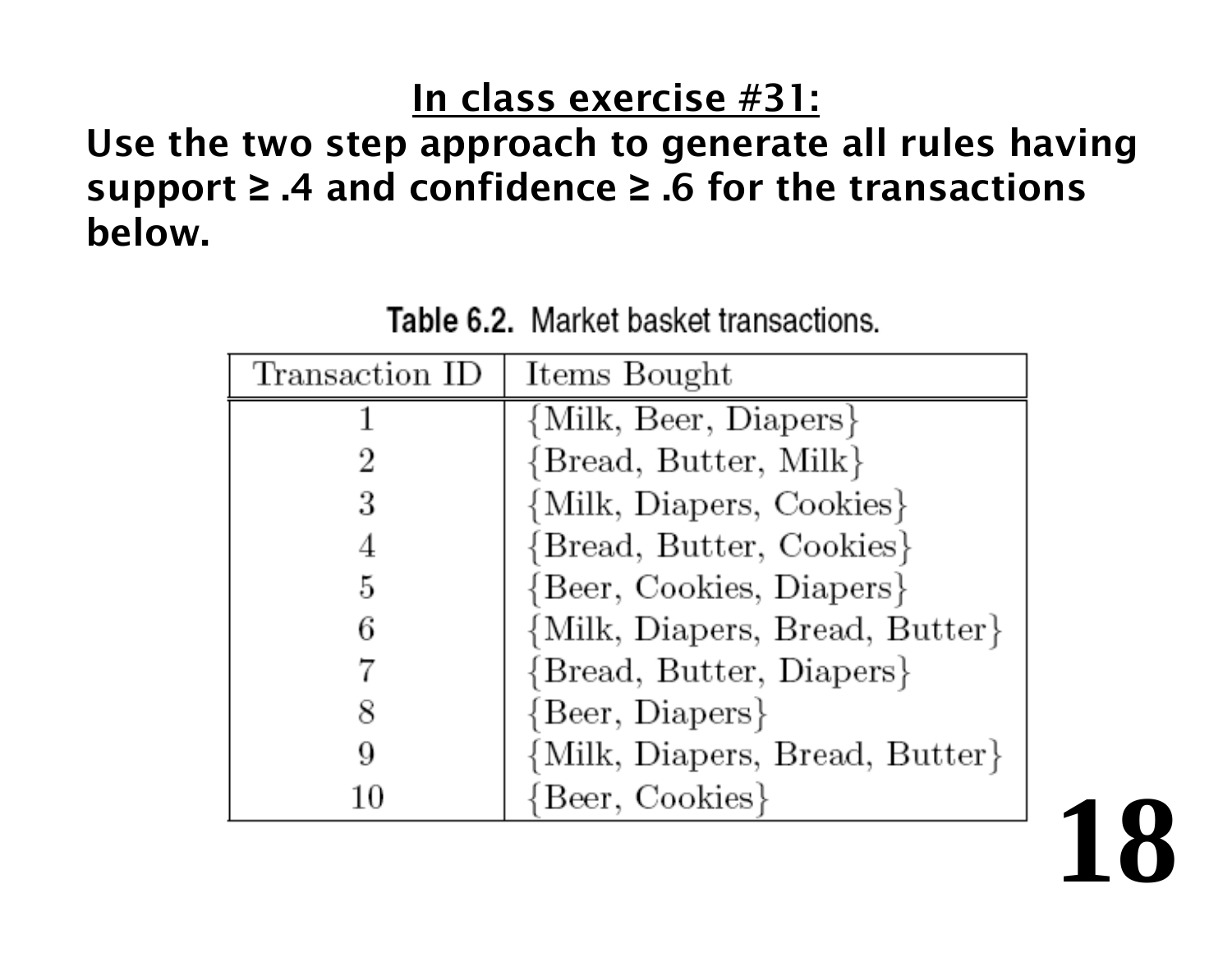## Drawback of Confidence

|                         | Coffee | Coffee |     |
|-------------------------|--------|--------|-----|
| Tea                     | 15     | 5      | 20  |
| $\overline{\text{Tea}}$ | 75     | 5      | 80  |
|                         | 90     | 10     | 100 |

Association Rule: Tea  $\rightarrow$  Coffee

Confidence(Tea → Coffee) = P(Coffee|Tea) = 0.75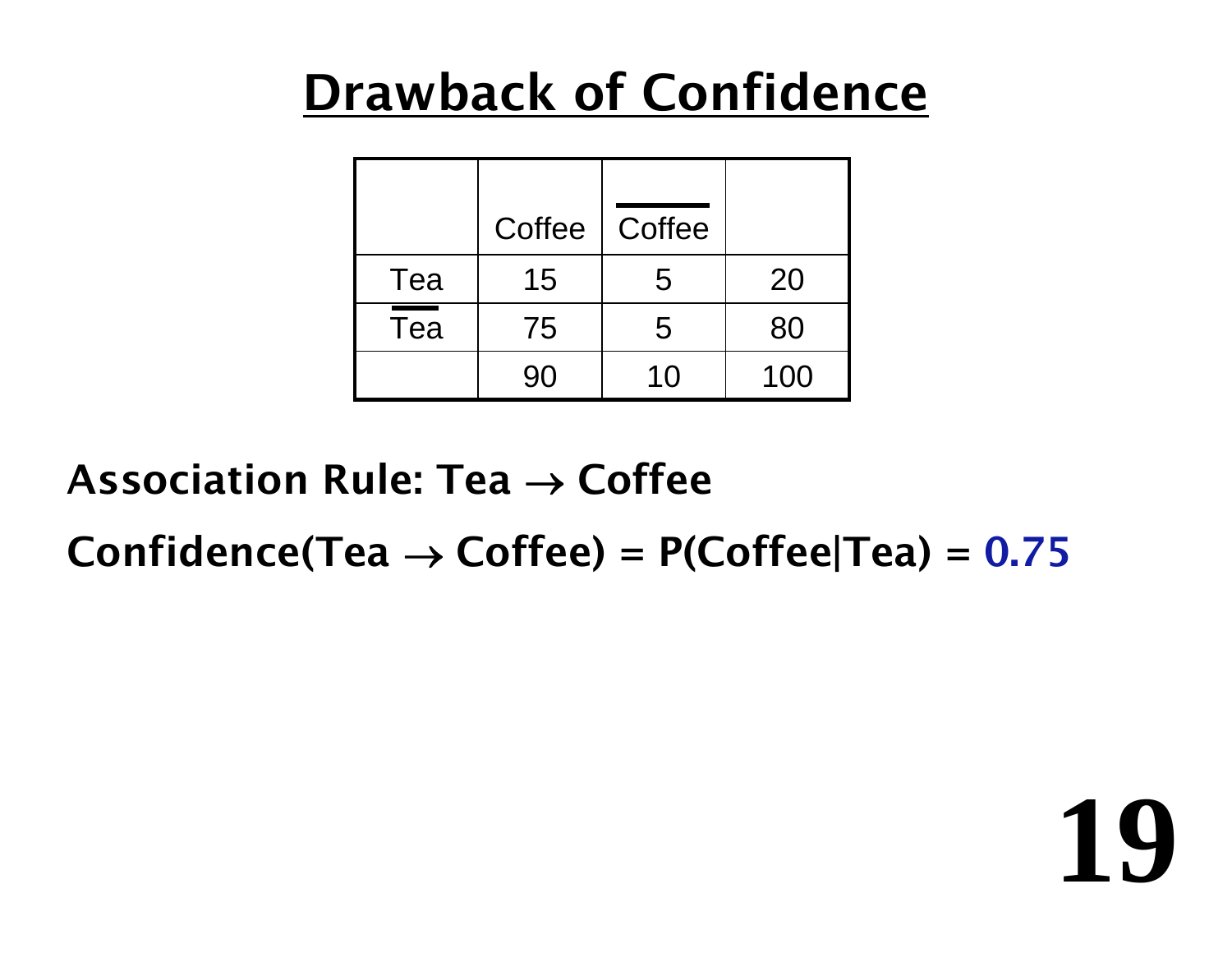## Drawback of Confidence

|                         | Coffee | Coffee         |     |
|-------------------------|--------|----------------|-----|
| Tea                     | 15     | 5              | 20  |
| $\overline{\text{Tea}}$ | 75     | 5              | 80  |
|                         | 90     | 1 <sub>0</sub> | 100 |

- Association Rule: Tea  $\rightarrow$  Coffee
- Confidence(Tea → Coffee) = P(Coffee|Tea) = 0.75
- but support(Coffee) =  $P(Coffee) = 0.9$
- Although confidence is high, rule is misleading confidence(Tea → Coffee) = P(Coffee|Tea) = 0.9375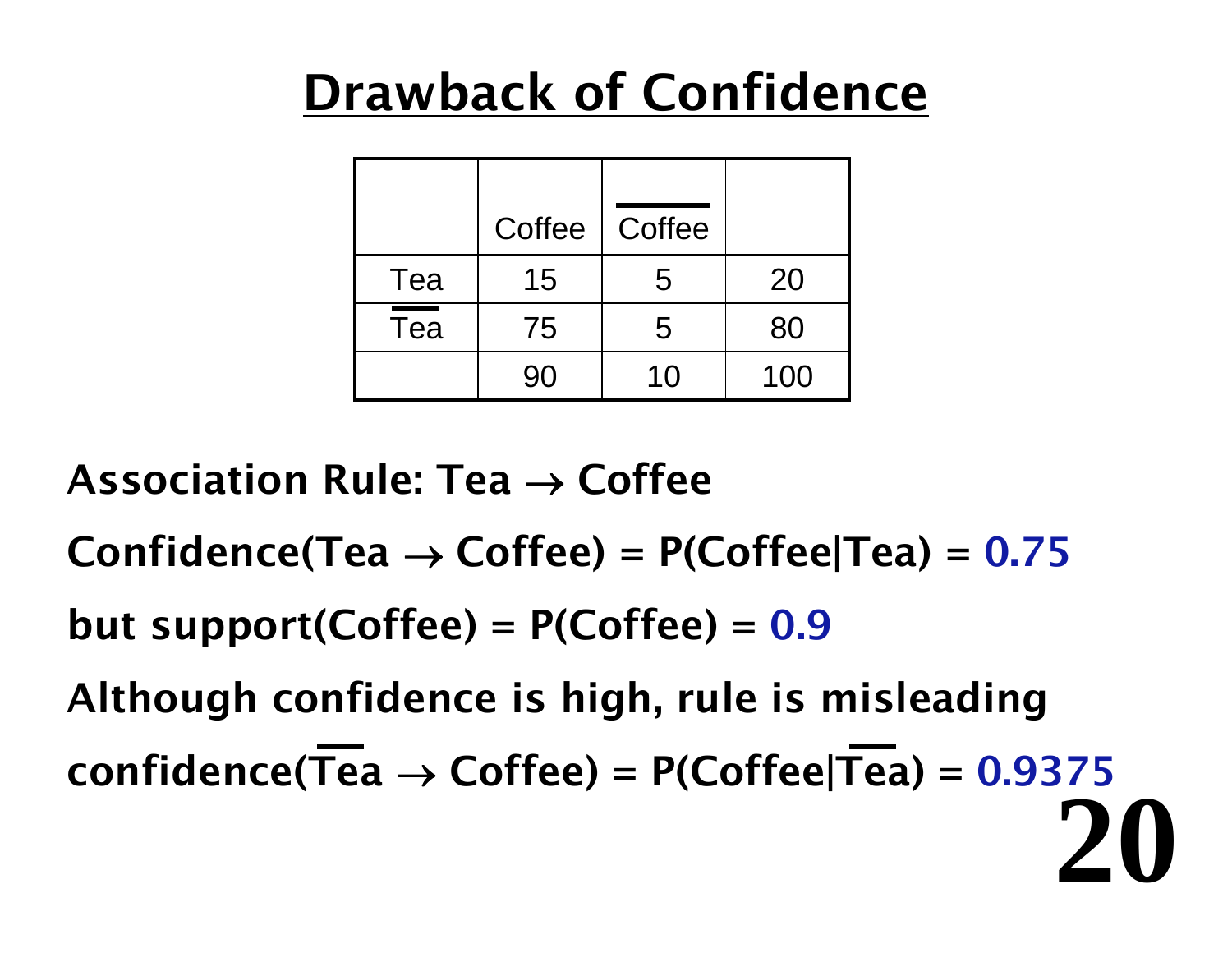## **Other Proposed Metrics:**

| #            | Measure                       | Formula                                                                                                                                                                                                                                                                   |
|--------------|-------------------------------|---------------------------------------------------------------------------------------------------------------------------------------------------------------------------------------------------------------------------------------------------------------------------|
| $\mathbf{1}$ | $\phi$ -coefficient           | $\overline{P(A,B)-P(A)P(B)}$<br>$\sqrt{P(A)P(B)(1-P(A))(1-P(B))}$                                                                                                                                                                                                         |
| 2            | Goodman-Kruskal's $(\lambda)$ | $\sum_{j}^{\prime} \frac{\sum_{j}^{\prime}}{\max_{k} P(A_{j}, B_{k}) + \sum_{k}^{\prime}} \frac{\sum_{j}^{\prime}}{\max_{j} P(A_{j}, B_{k}) - \max_{j} P(A_{j}) - \max_{k} P(B_{k})}$<br>$\frac{1 - \max_{k} P(A_{j}) - \max_{k} P(B_{k})}{P(A_{j}) - \max_{k} P(B_{k})}$ |
| 3            | Odds ratio $(\alpha)$         | $P(A, B)P(\overline{A}, \overline{B})$<br>$P(A,\overline{B})P(\overline{A},B)$                                                                                                                                                                                            |
| 4            | Yule's $Q$                    | $\frac{P(A,B)P(\overline{AB})-P(A,\overline{B})P(\overline{A},B)}{P(A,B)P(\overline{AB})+P(A,\overline{B})P(\overline{A},B)}=\frac{\alpha-1}{\alpha+1}$                                                                                                                   |
| 5            | Yule's Y                      | $\frac{\sqrt{P(A,B)P(\overline{AB})}-\sqrt{P(A,\overline{B})P(\overline{A},B)}}{\sqrt{P(A,B)P(\overline{AB})}+\sqrt{P(A,\overline{B})P(\overline{A},B)}}=\frac{\sqrt{\alpha}-1}{\sqrt{\alpha}+1}$                                                                         |
| 6            | Kappa $(\kappa)$              | $\frac{\sum (A,B)+P(\overline{A},\overline{B})-\sum (A)P(B)-P(\overline{A})P(\overline{B})}{1-P(A)P(B)-P(\overline{A})P(\overline{B})}\ \sum_i\sum_j P(A_i,B_j)\log\frac{P(A_i,B_j)}{P(A_i)P(B_j)}$                                                                       |
| 7            | Mutual Information $(M)$      | $\min(-\sum_{i} P(A_i) \log P(A_i), -\sum_{i} P(B_j) \log P(B_j))$                                                                                                                                                                                                        |
| 8            | J-Measure $(J)$               | $\max\left(P(A,B)\log(\frac{P(B A)}{P(B)})+P(A\overline{B})\log(\frac{P(B A)}{P(B)}),\right)$                                                                                                                                                                             |
|              |                               | $P(A, B) \log(\frac{P(A B)}{P(A)}) + P(\overline{A}B) \log(\frac{P(A B)}{P(A)})$                                                                                                                                                                                          |
| 9            | Gini index $(G)$              | $\max\left(P(A)[P(B A)^{2}+P(\overline{B} A)^{2}]+P(\overline{A})[P(B \overline{A})^{2}+P(\overline{B} \overline{A})^{2}]\right.$                                                                                                                                         |
|              |                               | $-P(B)^{2}-P(\overline{B})^{2}$ ,                                                                                                                                                                                                                                         |
|              |                               | $P(B)[P(A B)^{2}+P(\overline{A} B)^{2}]+P(\overline{B})[P(A \overline{B})^{2}+P(\overline{A} \overline{B})^{2}]$                                                                                                                                                          |
|              |                               | $-P(A)^2-P(\overline{A})^2$                                                                                                                                                                                                                                               |
| 10           | Support $(s)$                 | P(A, B)                                                                                                                                                                                                                                                                   |
| 11           | Confidence $(c)$              | max(P(B A), P(A B))                                                                                                                                                                                                                                                       |
| 12           | Laplace $(L)$                 | $\max\left(\frac{NP(A,B)+1}{NP(A)+2},\frac{NP(A,B)+1}{NP(B)+2}\right)$                                                                                                                                                                                                    |
| 13           | Conviction $(V)$              | $\max\left(\frac{P(A)P(B)}{P(A\overline{B})},\frac{P(B)P(A)}{P(B\overline{A})}\right)$                                                                                                                                                                                    |
| 14           | Interest $(I)$                | $\frac{P(A,B)}{P(A)P(B)}$                                                                                                                                                                                                                                                 |
| 15           | cosine (IS)                   | $\frac{P(A,B)}{\sqrt{P(A)P(B)}}$                                                                                                                                                                                                                                          |
| 16           | Piatetsky-Shapiro's $(PS)$    | $P(A, B) - P(A)P(B)$                                                                                                                                                                                                                                                      |
| 17           | Certainty factor $(F)$        | $\max\left\{\frac{P(B A)-P(B)}{1-P(B)},\frac{P(A B)-P(A)}{1-P(A)}\right\}$                                                                                                                                                                                                |
| 18           | Added Value $(AV)$            | $max(P(B A) - P(B), P(A B) - P(A))$                                                                                                                                                                                                                                       |
| 19           | Collective strength $(S)$     | $\frac{P(A,B)+P(\overline{AB})}{P(A)P(B)+P(\overline{A})P(\overline{B})} \times \frac{1-P(A)P(B)-P(\overline{A})P(\overline{B})}{1-P(A,B)-P(\overline{AB})}$                                                                                                              |
| 20           | Jaccard $(\zeta)$             | P(A,B)<br>$\overline{P(A)+P(B)-P(A,B)}$                                                                                                                                                                                                                                   |
| 21           | Klosgen $(K)$                 | $\sqrt{P(A,B)}$ max $(P(B A) - P(B), P(A B) - P(A))$                                                                                                                                                                                                                      |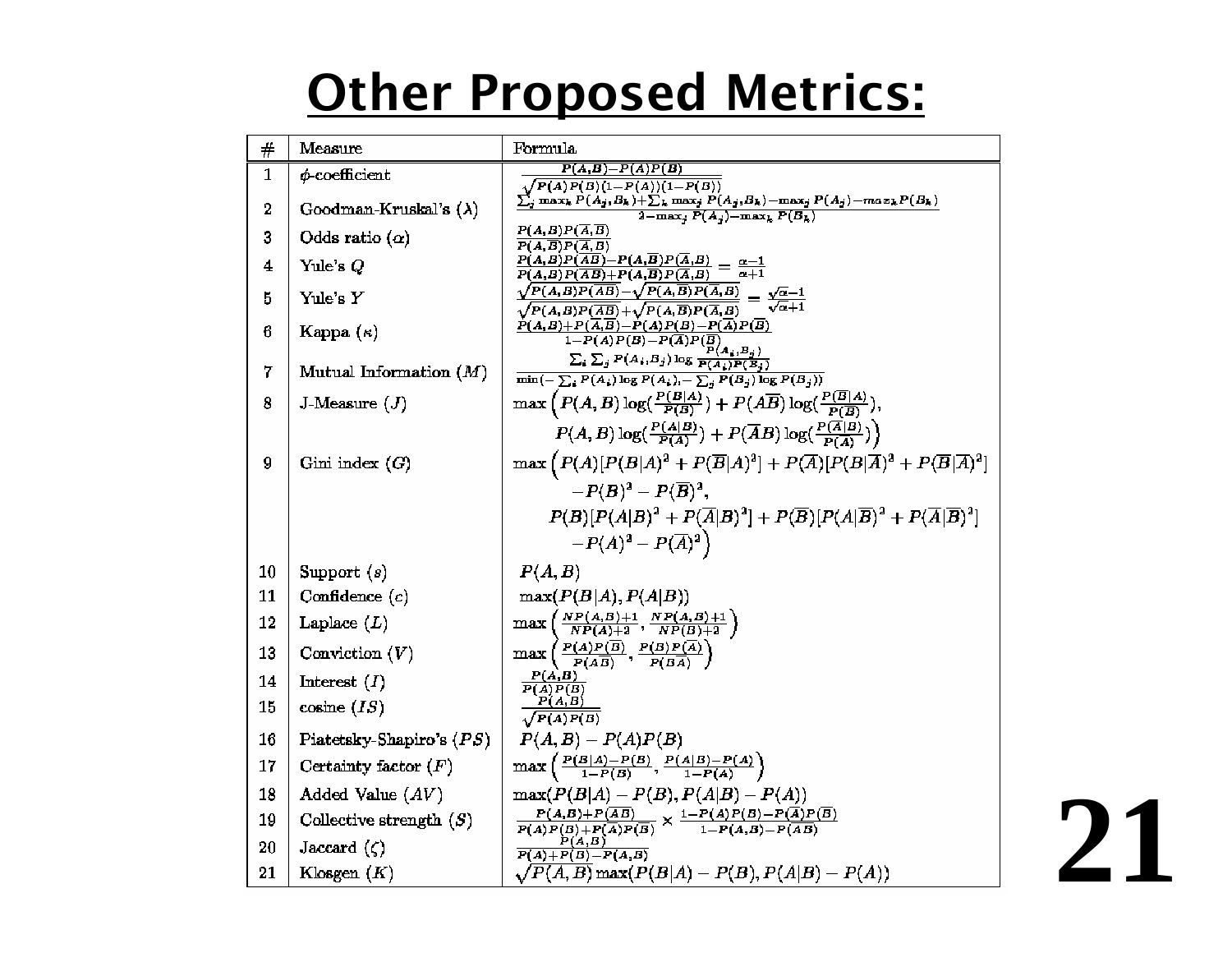## Simpson's "Paradox" (page 384)

- Occurs when a 3<sup>rd</sup> (possibly hidden) variable causes the observed relationship between a pair of variables to disappear or reverse directions
- Example: My friend and I play a basketball game and each shoot 20 shots. Who is the better shooter?

|       | me |
|-------|----|
| make  | 10 |
| miss  | 10 |
| total | 20 |

| my friend |    |
|-----------|----|
| make      | 8  |
| miss      | 12 |
| total     | 20 |

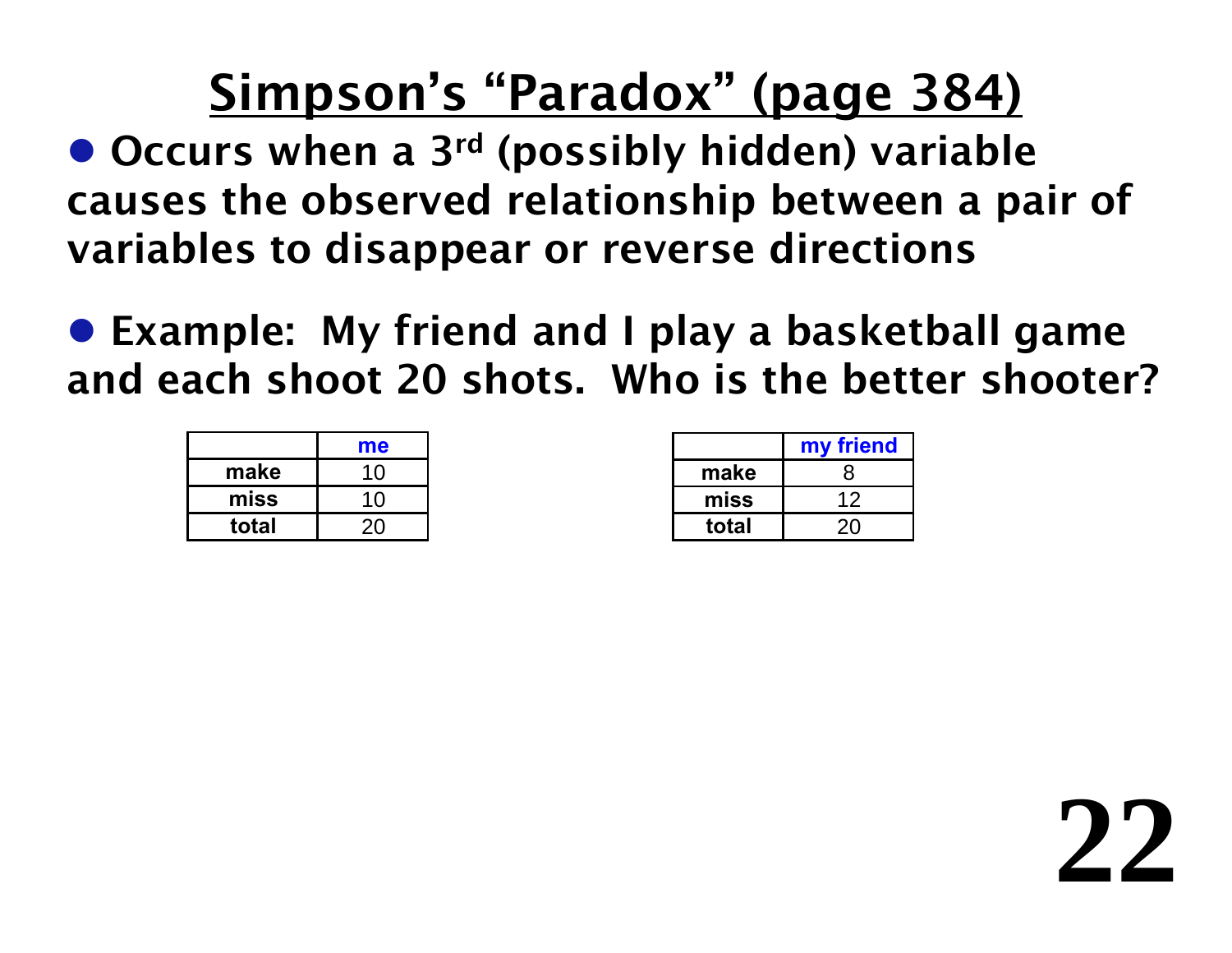## Simpson's "Paradox" (page 384)

- Occurs when a 3<sup>rd</sup> (possibly hidden) variable causes the observed relationship between a pair of variables to disappear or reverse directions
- Example: My friend and I play a basketball game and each shoot 20 shots. Who is the better shooter?

|       | me |       | my friend |
|-------|----|-------|-----------|
| make  | 10 | make  |           |
| miss  | 10 | miss  |           |
| total | 20 | total | ∠∪        |

● But, who is the better shooter if you *control for* the distance of the shot? Who would you rather have on your team?

|       | me           |    |       |
|-------|--------------|----|-------|
|       | far<br>close |    | total |
| make  |              |    | 10    |
| miss  |              |    | 1 ( ) |
| total |              | 16 |       |

|       | my friend |       |       |
|-------|-----------|-------|-------|
|       | far       | close | total |
| make  |           |       |       |
| miss  | 11        |       | 12    |
| total | 15        |       |       |

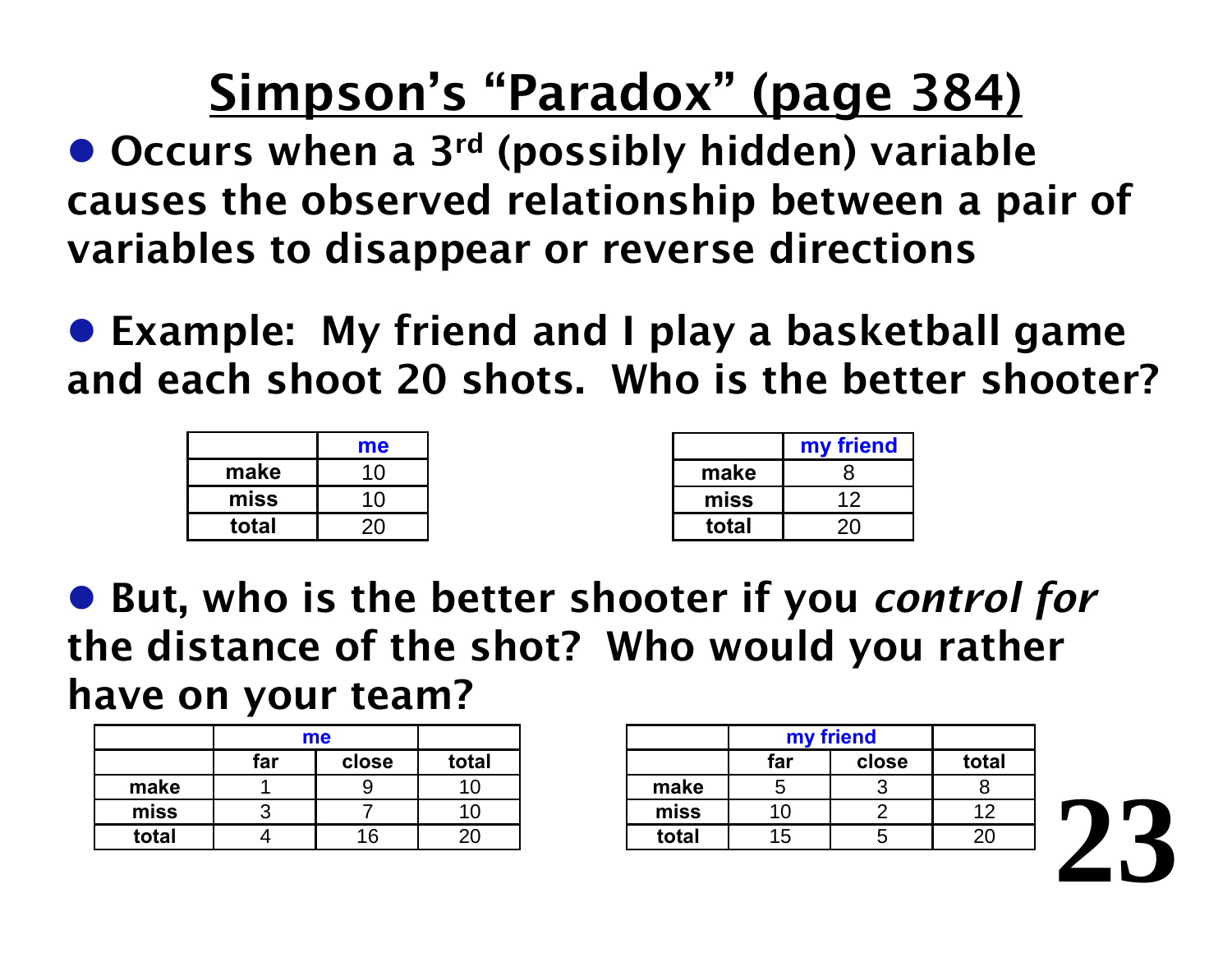# Another example of Simpson's "Paradox"

• A search engine labels web pages as good and bad. A researcher is interested in studying the relationship between the duration of time a user spends on the web page (long/short) and the good/bad attribute.

| good  |    |
|-------|----|
| long  | 10 |
| short | 10 |
| total | 20 |

|       | bad |  |
|-------|-----|--|
| long  | R   |  |
| short | 12  |  |
| total | 20  |  |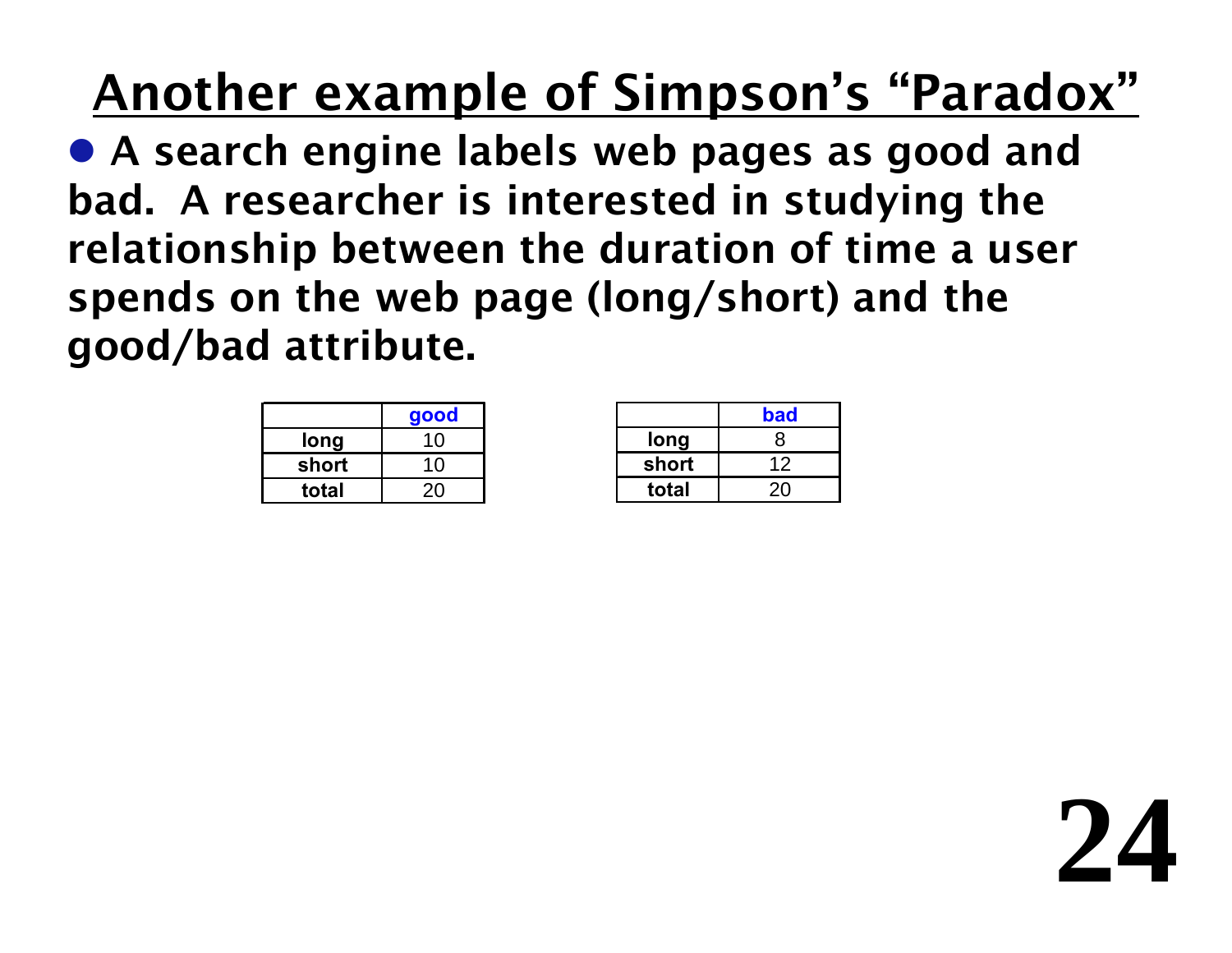# Another example of Simpson's "Paradox"

• A search engine labels web pages as good and bad. A researcher is interested in studying the relationship between the duration of time a user spends on the web page (long/short) and the good/bad attribute.

|       | good           |
|-------|----------------|
| long  | 1 <sub>0</sub> |
| short | 1 <sub>0</sub> |
| total |                |

|       | bad |
|-------|-----|
| long  | 8   |
| short | 12  |
| total | 20  |

**• It is possible that this relationship reverses** direction when you *control for* the type of query (adult/non-adult). Which relationship is more relevant?

|       | good               |  |       |
|-------|--------------------|--|-------|
|       | adult<br>non-adult |  | total |
| long  |                    |  | 10    |
| short |                    |  | 1 በ   |
| total |                    |  |       |

|       | bad                |  |       |
|-------|--------------------|--|-------|
|       | non-adult<br>adult |  | total |
| long  |                    |  |       |
| short | 10                 |  | 12    |
| total | 15                 |  |       |

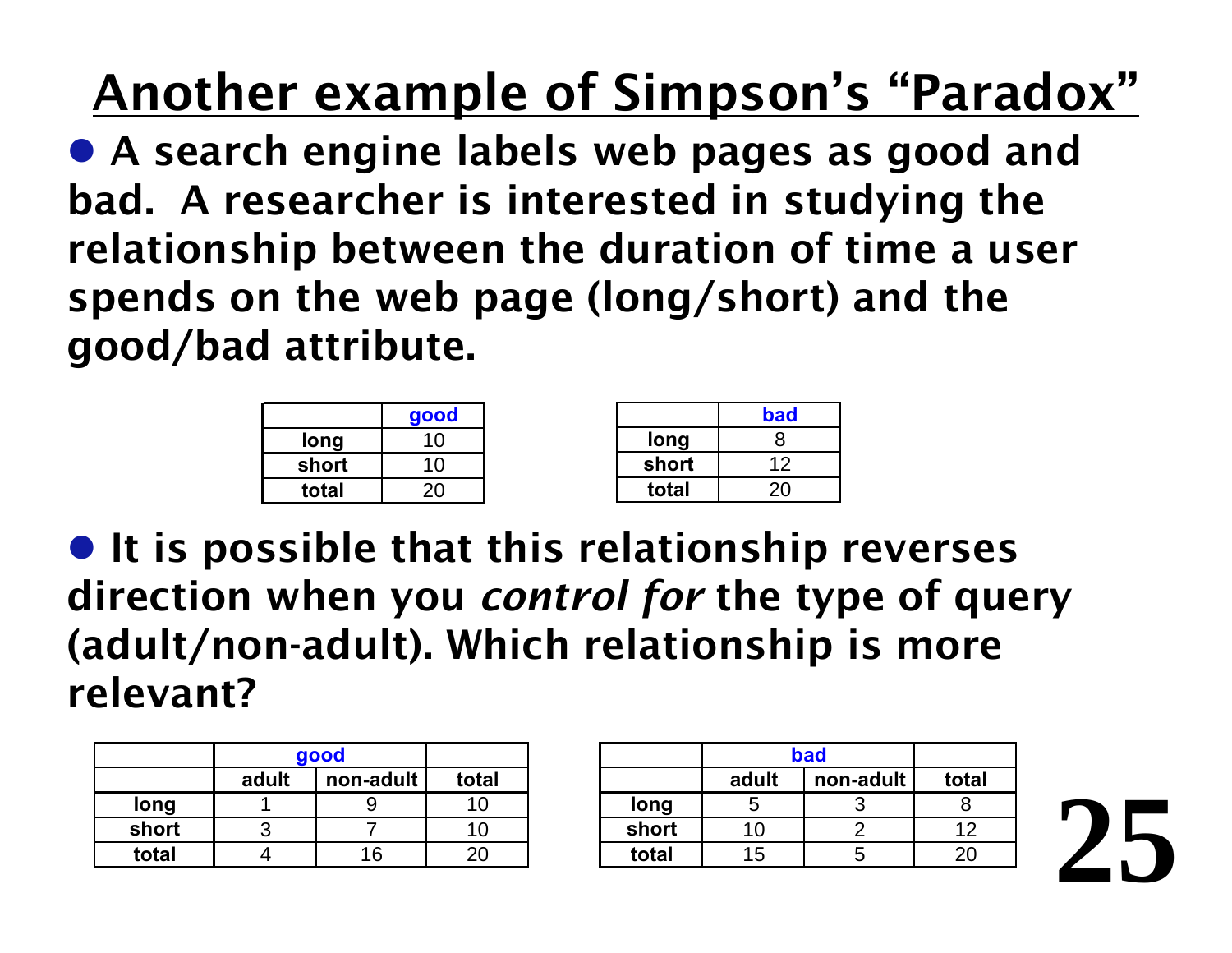## Sample Midterm Question #1:

- What is the definition of data mining used in your textbook?
- A) the process of automatically discovering useful information in large data repositories
- B) the computer-assisted process of digging through and analyzing enormous sets of data and then extracting the meaning of the data
- **26** C) an analytic process designed to explore data in search of consistent patterns and/or systematic relationships between variables, and then to validate the findings by applying the detected patterns to new subsets of data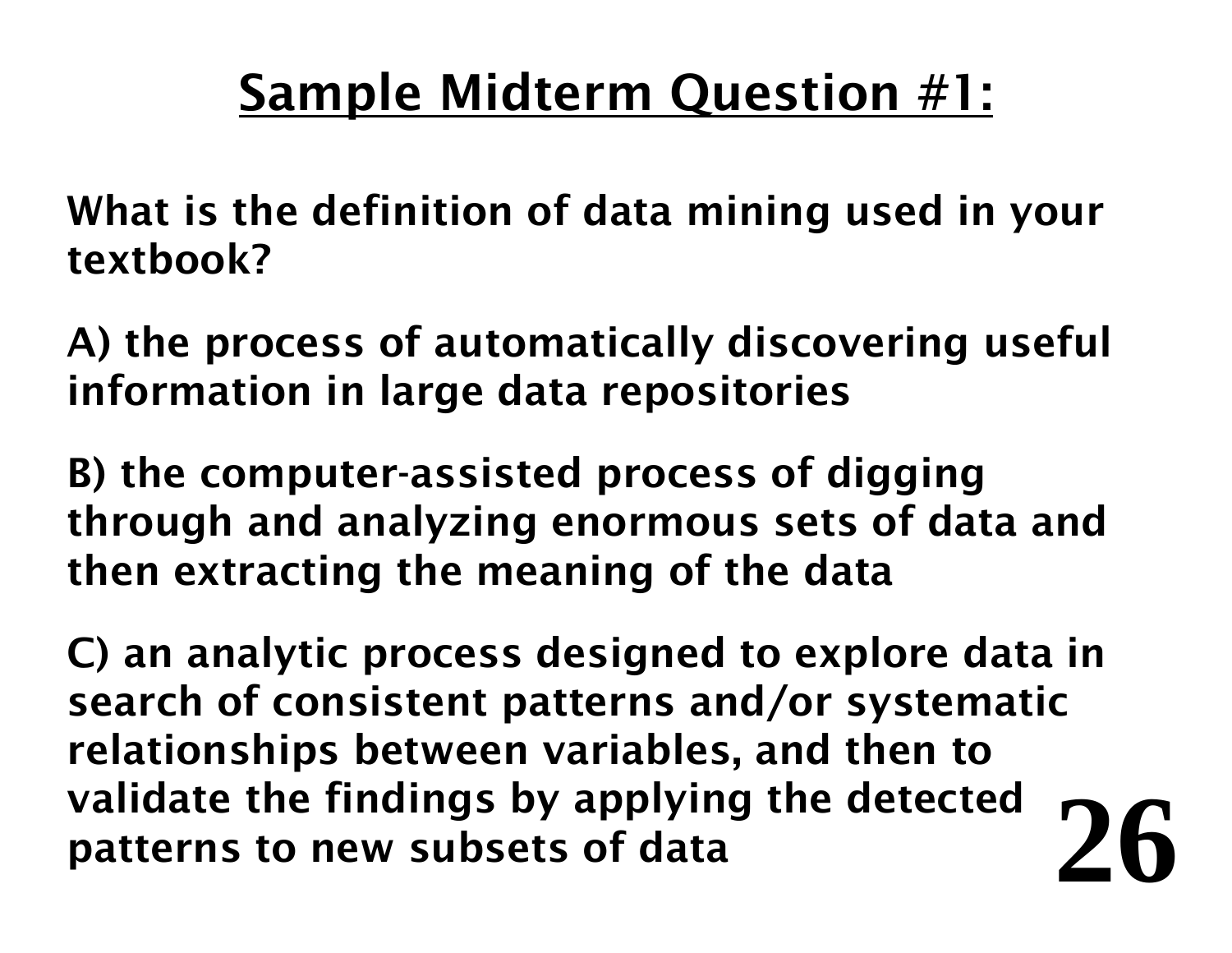## Sample Midterm Question #2:

If height is measured as short, medium or tall then it is what kind of attribute?

- A) Nominal
- B) Ordinal
- C) Interval
- D) Ratio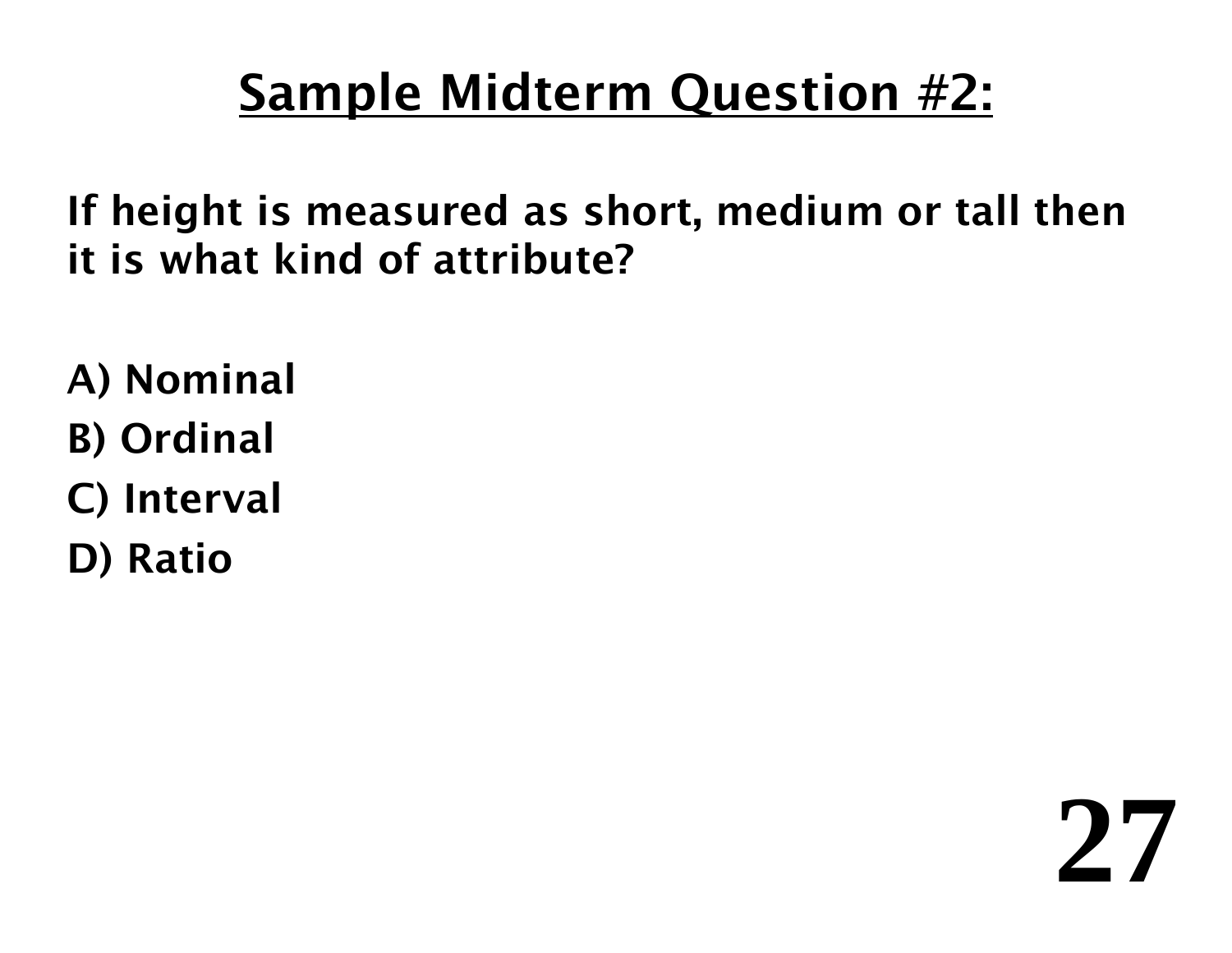## Sample Midterm Question #3:

If my data frame in R is called "data", which of the following will give me the third column?

- A) data[2,]
- B) data[3,]
- C) data[,2]
- D) data[,3]
- E) data(2,)
- F) data(3,)
- G) data(,2)
- H) data(,3)